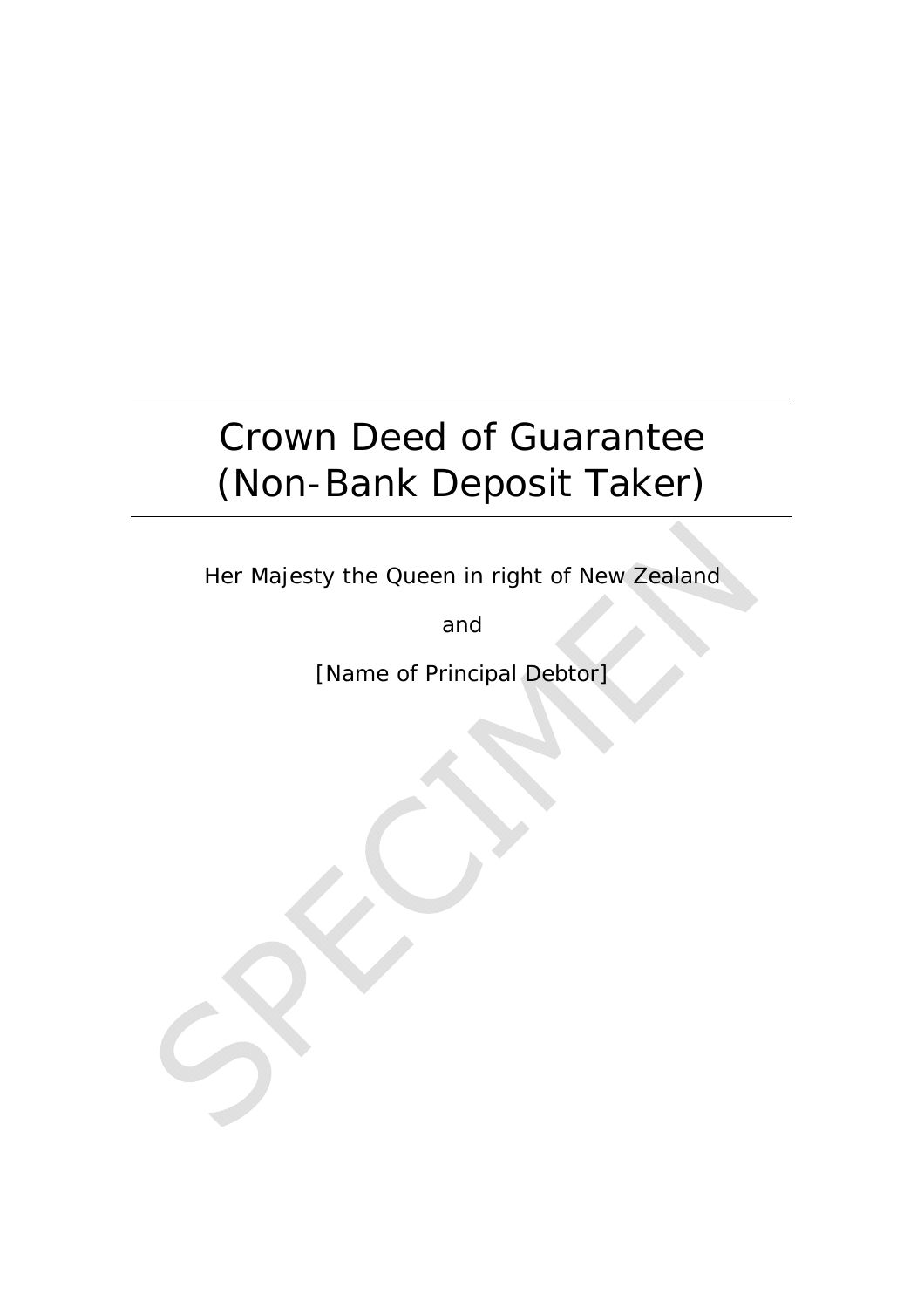*Date:*

# **PARTIES**

**Her Majesty the Queen in right of New Zealand** acting by and through the Minister of Finance (*Crown*)

**XYZ** (*Principal Debtor*)

#### **BACKGROUND**

- A Under the Act:
	- (1) the Minister of Finance, may on behalf of the Crown, give a guarantee in writing for a period that ends on or before 31 December 2011 in respect of any or all debt securities issued by an eligible entity if it appears to the Minister to be necessary or expedient in the public interest to do so; and
	- (2) the Minister may give the guarantee on any terms and conditions that the Minister thinks fit.
- B The Principal Debtor is an eligible entity.
- C It appears to the Minister of Finance that it is necessary and expedient in the public interest that the Crown guarantees certain obligations of the Principal Debtor on the terms of this Deed.

#### **THE PARTIES AGREE** as follows:

# 1 **INTERPRETATION**

#### 1.1 **Definitions**

In this Deed, unless the context requires otherwise:

Act means the Crown Retail Deposit Guarantee Scheme Act 2009.

*Announcement Date* means 12 October 2008.

*Creditor* has the meaning given in clause 1.3.

*Crown Guarantee* means the Crown guarantee in clause 2.2 of this Deed.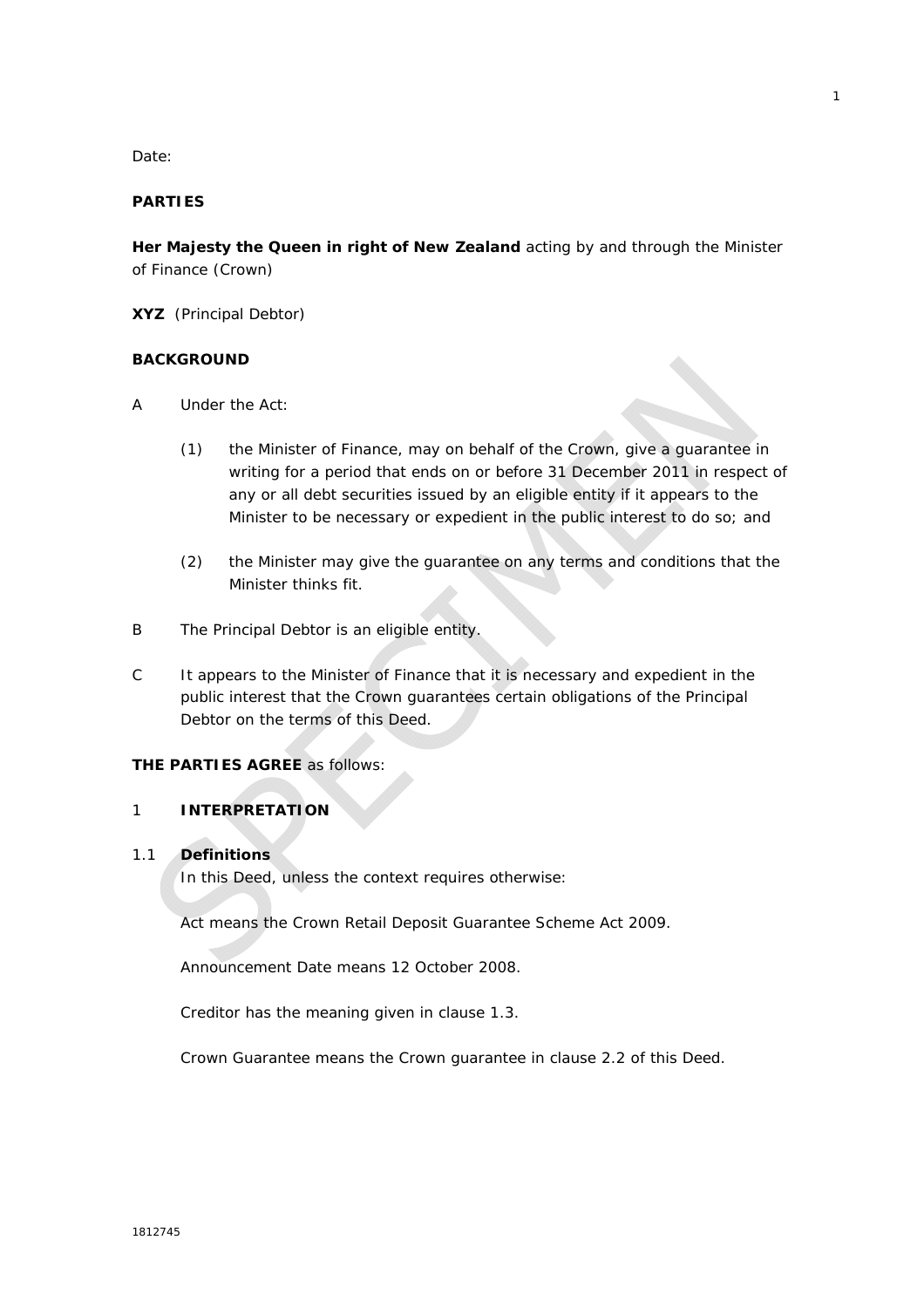#### *Debt Security:*

- (a) has the meaning given to that term in section 3 of the Act, but as if the phrase "deposited with, lent to or otherwise owing by any person" (as contained in the definition of that term in section 2(1) of the Securities Act 1978) read "deposited with or lent to any person"; and
- (b) in relation to the Principal Debtor, means a debt security (as defined in paragraph (a) of this definition) issued or to be issued by the Principal Debtor.

#### *Default Event* means:

- (a) failure of the Principal Debtor to make payment to a Creditor in the amount and at the date lawfully due and payable in accordance with the terms of any Indebtedness, other than:
	- (i) any such failure due solely to a bona fide dispute, or
	- (i) any such failure in respect of Indebtedness in respect of which the Crown, in accordance with clause 2.2(b), is not required to make payment under clause 2.2;
- (b) the Principal Debtor institutes or has instituted against it any form of proceeding seeking:
	- (i) the appointment of a liquidator, provisional liquidator, voluntary administrator, receiver, receiver and manager, or similar person; or
	- (ii) a judgement of insolvency or bankruptcy;

or any similar relief in respect of the Principal Debtor, provided that, if any such proceeding is, within 14 days after it is instituted, withdrawn or challenged by proceedings which the Principal Debtor is advised by its legal advisors have a reasonable prospect of success, it shall be deemed not to have occurred for the purposes of this Deed (unless and until such challenge is unsuccessful);

- (c) the Principal Debtor becomes subject to the appointment of a voluntary administrator, liquidator, provisional liquidator, receiver, receiver and manager, or similar person;
- (d) the Principal Debtor has a secured party take possession of all or substantially all its assets, or has a distress, execution or attachment or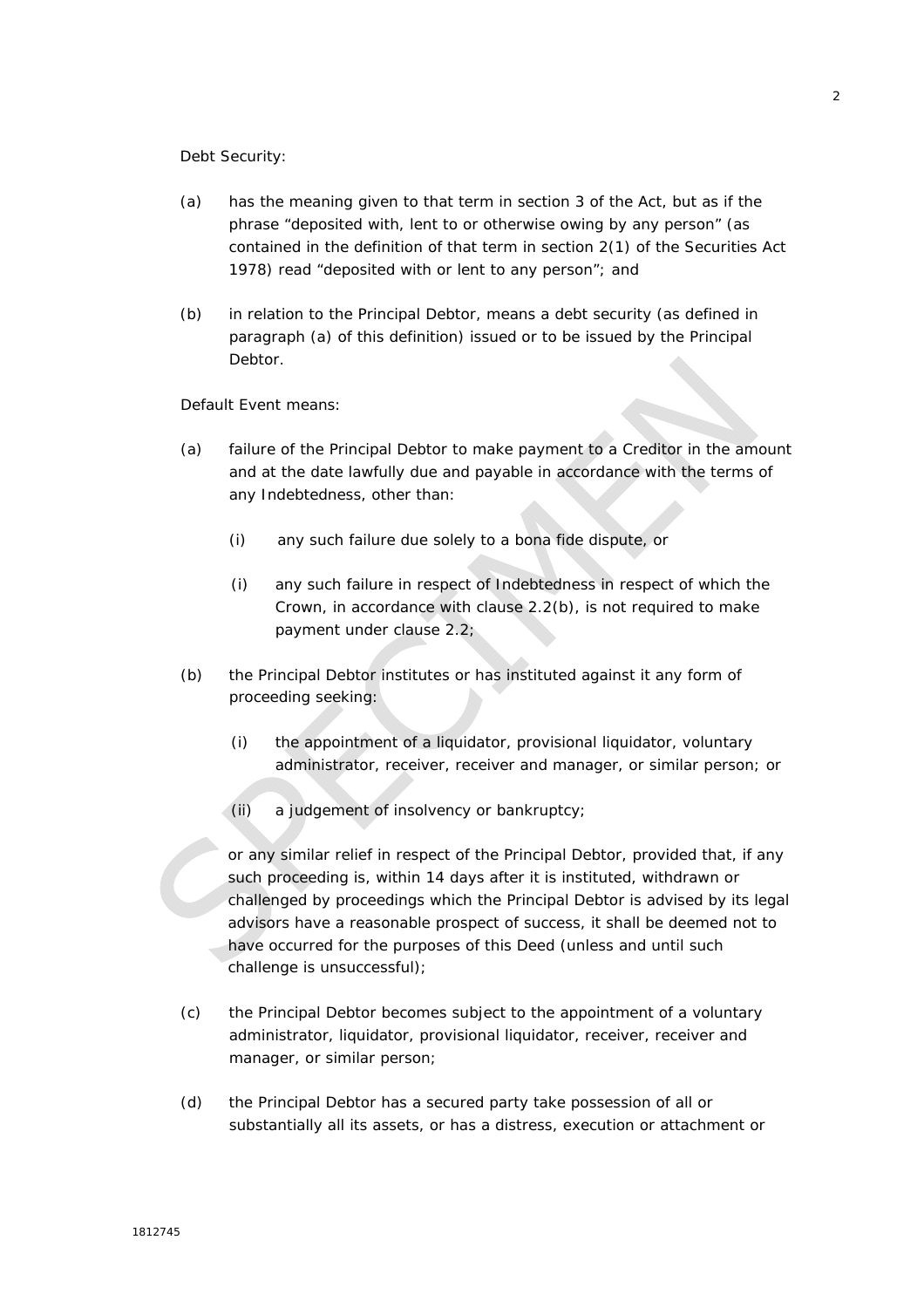other legal process instigated or enforced against all or substantially all of its assets;

- (e) the Principal Debtor makes a general assignment, arrangement or compromise with, or for the benefit of, all or a material number of its creditors (including a moratorium); or
- (f) a statutory manager is appointed to the Principal Debtor under the Reserve Bank Act or the Corporations (Investigation and Management) Act 1989, or any equivalent action is taken in any other jurisdiction in which the Principal Debtor is incorporated or carries on a material part of its business.

#### *Excluded Debt Security* means:

- (a) a Debt Security which:
	- (i) is or was issued prior to the Guarantee Period pursuant to the terms of a registered prospectus or an investment statement under the Securities Act 1978 which states or stated that the Debt Security is an "Excluded Security" or "Excluded Debt Security" for the purposes of the deed of guarantee between the Crown and the Principal Debtor dated [...] ("Previous Deed") and that accordingly none of the obligations of the Principal Debtor in respect of that Excluded Debt Security have the benefit of the "Crown Guarantee" under the Previous Deed; or
	- (ii) is issued during the Guarantee Period pursuant to the terms of a registered prospectus or an investment statement under the Securities Act 1978 which states that the Debt Security is an "Excluded Debt Security" for the purposes of this Deed and that accordingly none of the obligations of the Principal Debtor in respect of that Excluded Debt Security have the benefit of the Crown Guarantee; and
- (b) any other Debt Security which the Crown, in its sole discretion (and on such conditions, if any, as it may specify) agrees or has agreed with the Principal Debtor, prior to that Debt Security being offered to any Person by or on behalf of the Principal Debtor, will be an Excluded Debt Security for the purposes of this Deed (and/or an "Excluded Security" or "Excluded Debt Security" for the purposes of the Previous Deed), and that accordingly none of the obligations of the Principal Debtor in respect of that Excluded Debt Security have the benefit of the Crown Guarantee (and/or the "Crown Guarantee" under the Previous Deed).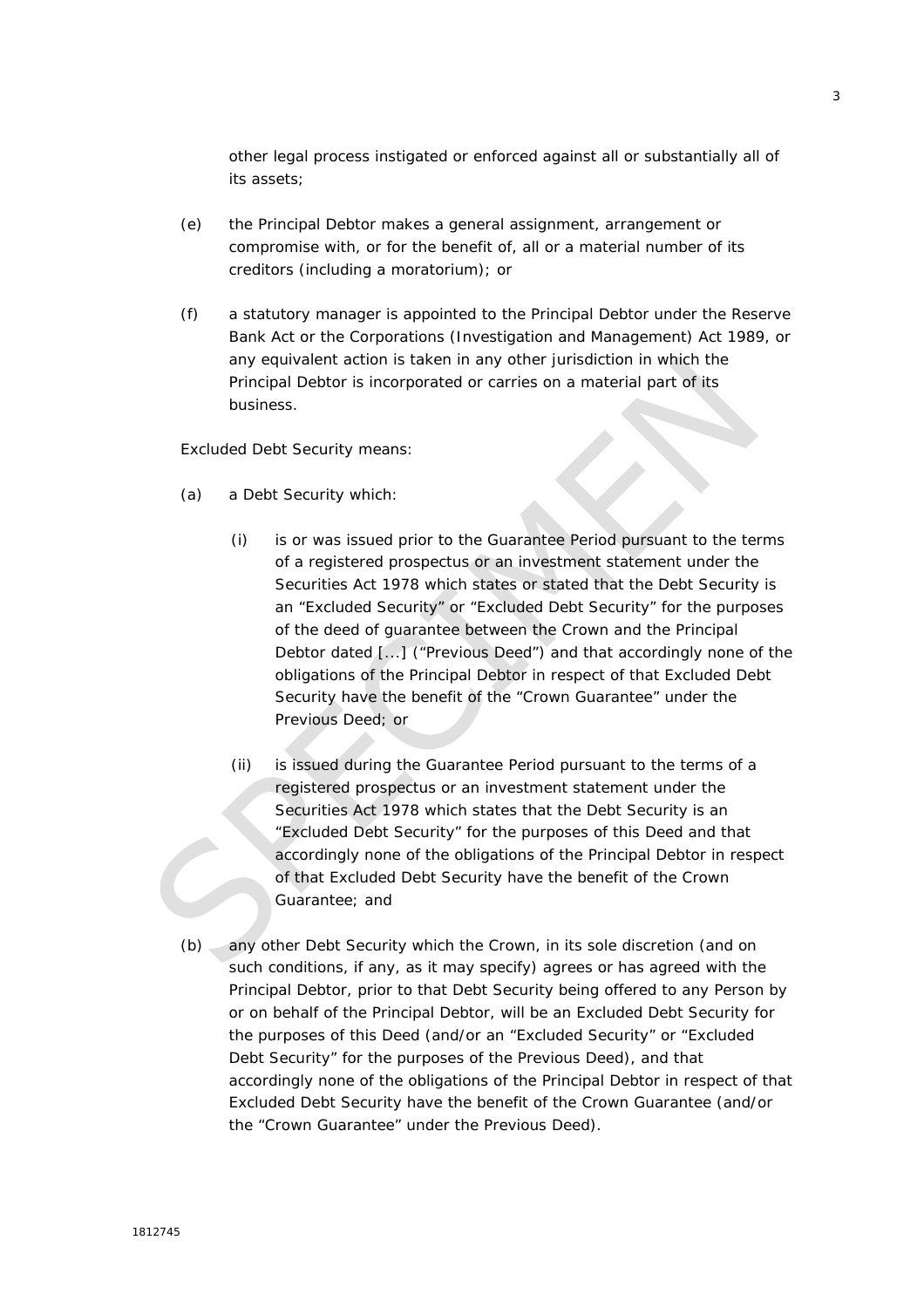*Execution Date* means the date of this Deed.

*Financial Institution* means a "financial institution" as that term is defined in section 2 of the Reserve Bank Act and, without prejudice to the generality of the foregoing, includes:

- (a) a "collective investment scheme" as that term is defined in section 157B of the Reserve Bank Act (as if that term also included any "superannuation fund" or "superannuation scheme" as those terms are defined in section YA1 of the Income Tax Act 2007) or an issuer, trustee or manager of any such scheme acting in that capacity;
- (b) an "insurer" as that term is defined in section 2 of the Insurance Companies (Ratings and Inspections) Act 1994 or any other Person carrying on the business of providing insurance cover (of whatever nature);
- (c) a Person carrying on business as a sharebroker, an investment adviser or a fund manager (to the extent that Person is acting in that capacity); or
- (d) a Person who is controlled by a financial institution as defined above.

*GAAP* means "generally accepted accounting practice" within the meaning of that term under the Financial Reporting Act 1993.

*Guarantee Period* means the period commencing at 12:01am on 12 October 2010 and expiring at 11:59 pm (in both cases New Zealand time) on 31 December 2011.

*Guaranteed Amount* means, in respect of any date, the maximum amount for which the Crown would be liable on that date under the Crown Guarantee, in accordance with the terms of this Deed, if all Indebtedness existing on that date was (and had been, for 15 days) due and payable and was not paid by the Principal Debtor.

*Indebtedness* means any obligation of the Principal Debtor to pay money (whether present or future) to a Creditor under Debt Securities, but excluding:

- (a) any obligation which in terms of priority of payment and otherwise on a winding up, dissolution or liquidation of the Principal Debtor would rank behind the unsecured unsubordinated obligations of the Principal Debtor;
- (b) any obligation under a Debt Security in respect of which the Crown has provided a guarantee (by issue of a "guarantee eligibility certificate") under the Crown Wholesale Funding Guarantee Facility (as defined in the Act);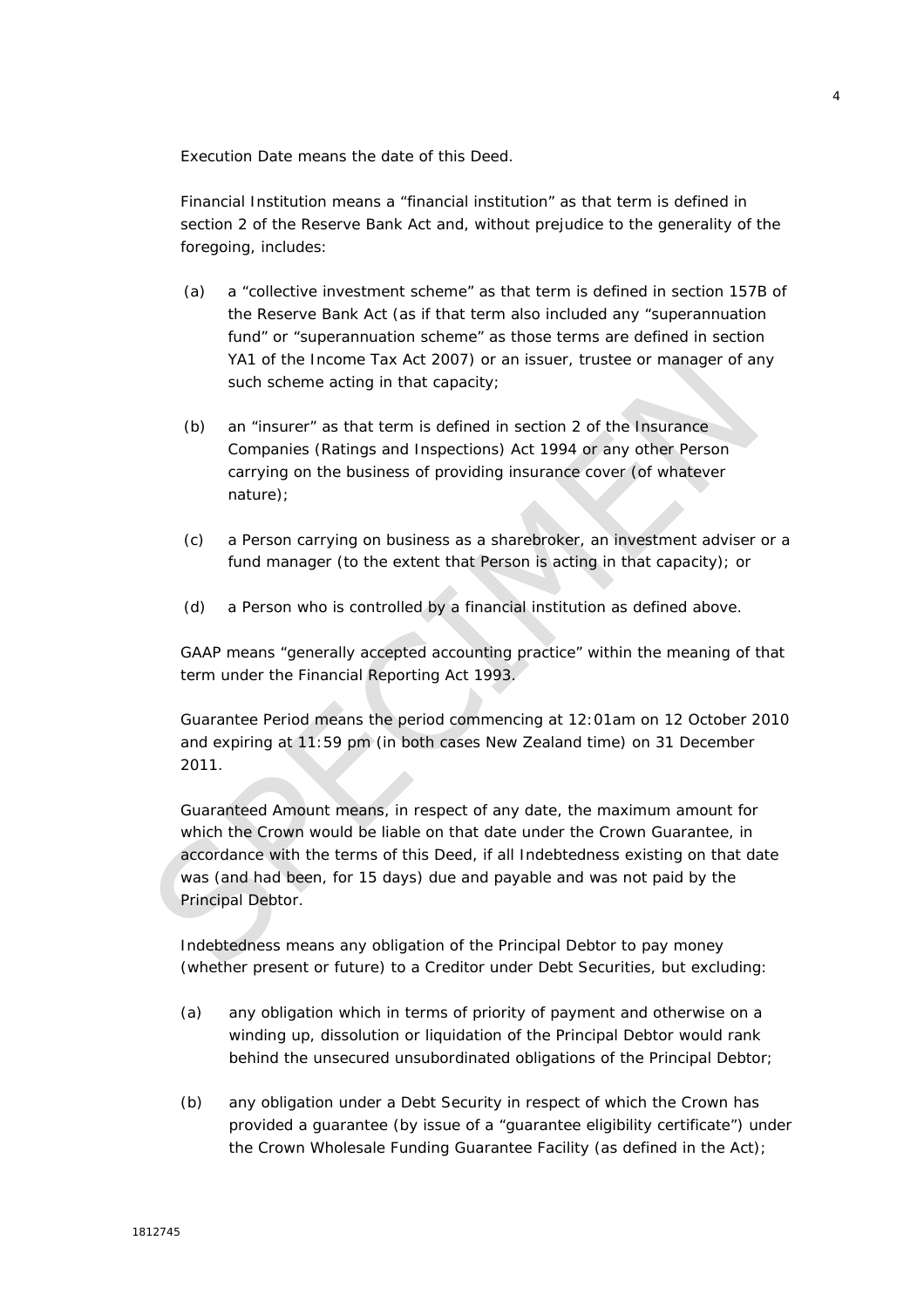- (c) at any time, any obligation which at that time is guaranteed by the Crown under a deed of guarantee entered into between the Announcement Date and 12 October 2010 under the "Retail Deposit Guarantee Scheme" announced on or about the Announcement Date;
- (d) any obligation under an Excluded Debt Security;
- (e) any obligation excluded by clause 2.4, clause 10.6(b) or clause 10.7; and
- (f) any Post-Default Interest.

*Net Tangible Assets* means, at any time, the difference (which may be expressed as a negative number) between the value of the Total Tangible Assets of the Principal Debtor and the Total Liabilities of the Principal Debtor at that time.

*New Zealand Citizen* has the meaning given under the Citizenship Act 1977.

*New Zealand Resident* means a Person defined as resident in New Zealand pursuant to the Income Tax Act 2007.

*Nomination* means a deed or agreement between the Crown and a Person (or a written notice from the Crown to a Person or to the public) under which the Crown designates that Person (whether specifically or by reference to a class of Persons) as a "Nominated Beneficiary" for the purposes of this Deed (whether that deed, agreement or notice identifies this Deed specifically or by reference to a class).

*Nominated Beneficiary* means, at any time, a Person who has been designated as a "Nominated Beneficiary" under, and at that time remains a "Nominated Beneficiary" in accordance with, a Nomination.

*Notice of Claim* means a notice, deed or agreement duly executed by or on behalf of a Creditor in a form to be determined by the Crown under which the Creditor requires the Crown to make payment to that Creditor under this Deed.

*Party* means the Crown or the Principal Debtor, and *Parties* means them collectively.

*Person* includes an individual, a body corporate, any association of persons (whether corporate or not), a trust (including the trustees of a trust acting in that capacity), and a state and any agency of a state (in each case whether or not having separate legal personality).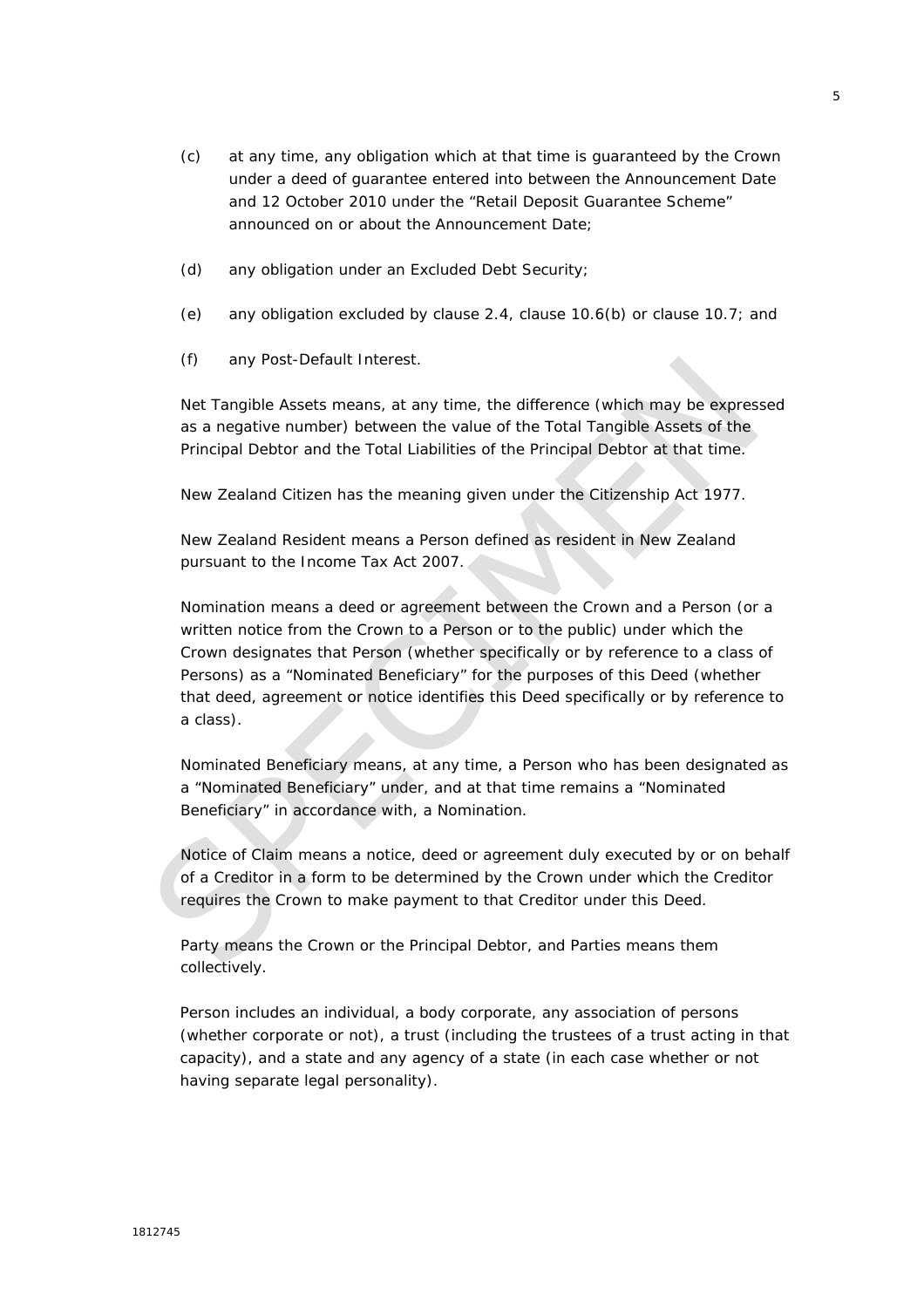*Post-Default Interest* means, in respect of a Debt Security, any amount of interest and any amounts in the nature of interest, or having a similar purpose or effect to interest, including without limitation:

- (a) the face amount of that Debt Security less the net proceeds received after its discount or issue;
- (b) any capitalised interest;
- (c) any fee or other amount incurred on a regular or recurring basis payable in respect of that Debt Security; and
- (d) any amount that is required by GAAP to be treated as interest or a financing cost;

in each case to the extent accrued following a Default Event (other than a Default Event as defined in paragraph (a) of the definition thereof that does not relate to that Debt Security); and includes any amount which the Crown reasonably considers to be economically equivalent to interest accrued following such a Default Event.

*Registered Bank* means a Person registered as a bank under the Reserve Bank Act.

*Related Party* of the Principal Debtor means a Person who is, or at any date after the Announcement Date was, a Person who would be a "related party" as that term is defined in section 157B of the Reserve Bank Act 1989, as if:

- (a) the Principal Debtor was a "deposit taker"; and
- (b) "related party" included any Person who controls the Principal Debtor and any Person who is controlled by any such Person or by the Principal Debtor.

*Reserve Bank Act* means the Reserve Bank of New Zealand Act 1989.

*Total Liabilities* means, at any time, the aggregate values of all liabilities which would be recognised in a consolidated balance sheet of the Principal Debtor prepared as at that time in accordance with GAAP and (to the extent consistent with GAAP at that time) the Principal Debtor's accounting policies as at the date of this Deed, as if that time was the annual balance date of the Principal Debtor. For the purposes of this definition, the "value" of a liability is the measurement of that liability which would be recognised in that balance sheet.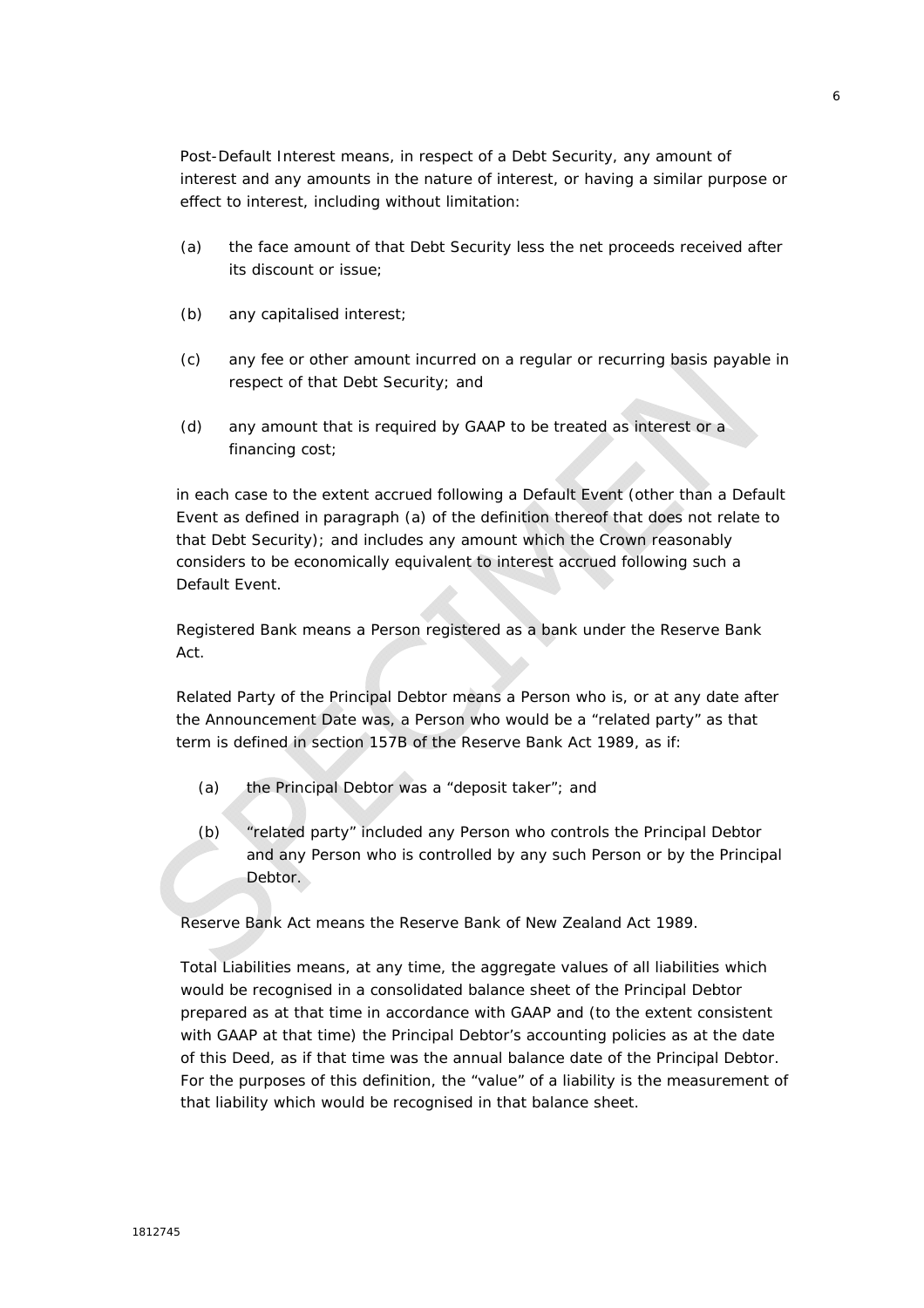*Total Tangible Assets* means, at any time, the aggregate values of all assets (other than goodwill, deferred tax assets and other assets classified as "intangible assets" under GAAP) which would be recognised in a consolidated balance sheet of the Principal Debtor prepared as at that time in accordance with GAAP and (to the extent consistent with GAAP at that time) the Principal Debtor's accounting policies as at the date of this Deed, as if that time was the annual balance date of the Principal Debtor. For the purposes of this definition, the "value" of an asset is the measurement of that asset which would be recognised in that balance sheet.

#### 1.2 **Construction**

In this Deed, unless the context requires otherwise:

- (a) *Headings:* headings are for convenience only, and do not affect interpretation;
- (b) *Sections, Clauses and Schedules:* a reference to a Section or a clause or Schedule is a reference to a Section or clause in, or Schedule to, this Deed;
- (c) *Singular and plural:* the singular includes the plural and the converse;
- (d) *Deed or document:* a reference to a deed or a document is to the deed or document as amended, novated, supplemented or replaced from time to time;
- (e) *Legislation:* a reference to legislation or to a provision of legislation includes any amendments and re-enactments of it, a legislative provision substituted for it and a statutory regulation, rule, order or instrument made under or issued pursuant to it; and
- (f) *Control:* a Person ("A") is "controlled" by another Person ("B") if:
	- (i) A is a subsidiary of B under the law of incorporation of A or for the purposes of GAAP; or
	- (ii) B is able to exercise real or effective control, directly or indirectly, over A or over a material part of A's business or affairs (whether pursuant to a contract, an arrangement or an understanding, as a result of the ownership or control of securities or other interests in or issued by A, or otherwise) except where A is a natural person and B's control arises solely under an enduring power of attorney granted by A in favour of B.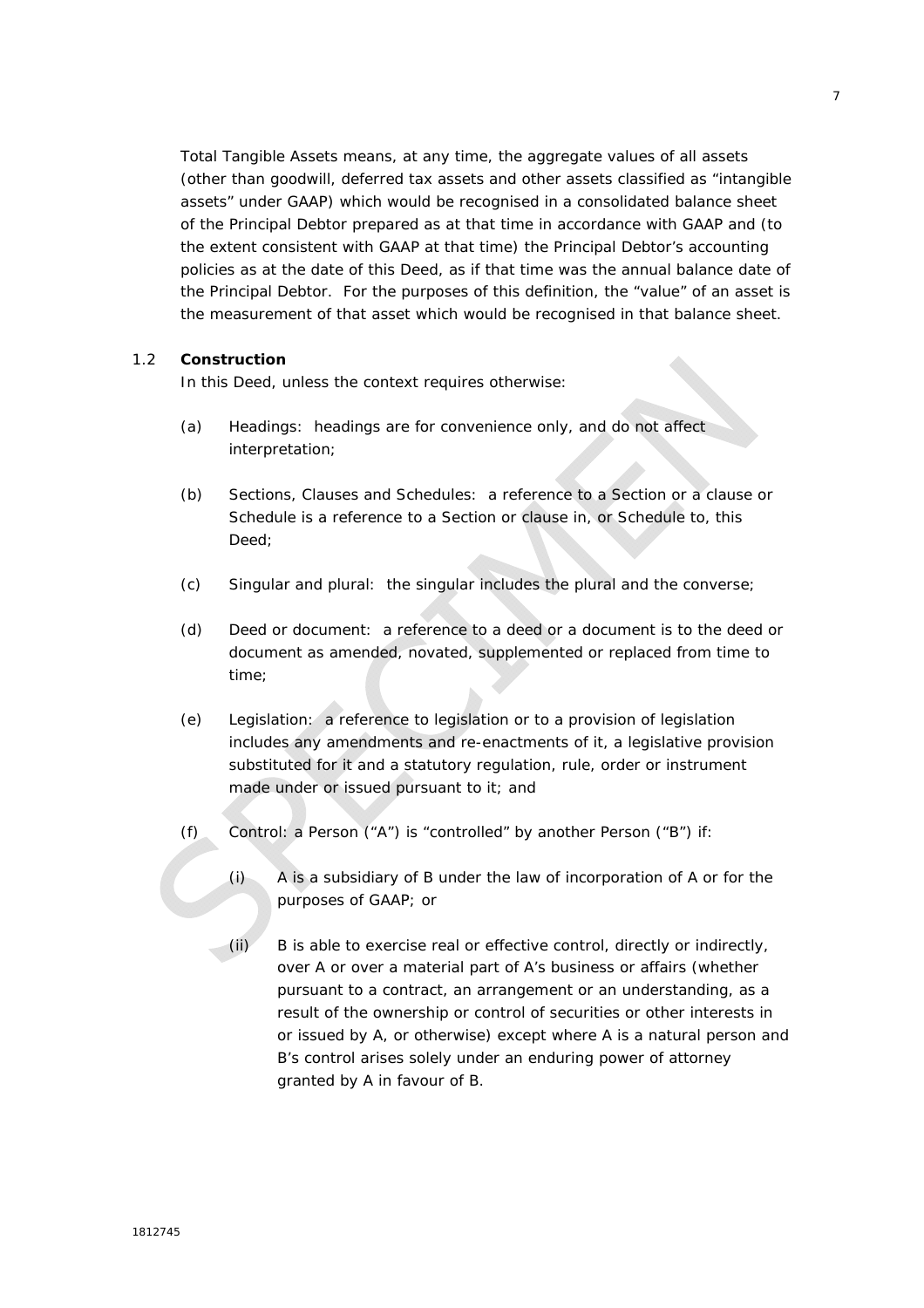# 1.3 **Creditor**

- (a) Subject to clauses  $1.3(b)$ , (c) and (d), in this Deed a "Creditor" is a Person to whom the Principal Debtor has an obligation to pay money (whether present or future) under a Debt Security. For the avoidance of doubt, the Principal Debtor shall be regarded as having such an obligation to a Person if, under the terms of a Debt Security, that obligation is owed:
	- (i) directly to that Person; or
	- (ii) to the trustee under the trust deed under which that Debt Security is constituted, if that Person holds that Debt Security.
- (b) Subject to clauses 1.3(c) and (d), a Person to whom the Principal Debtor has an obligation to pay money (whether present or future) under a Debt Security is not a Creditor:
	- (i) if that Person is:
		- (A) a Related Party of the Principal Debtor;
		- (B) controlled by a Related Party of the Principal Debtor;
		- (C) a Financial Institution;
		- (D) neither a New Zealand Citizen nor a New Zealand Resident; or
		- (E) a Person acting (directly or indirectly) as a nominee of or trustee for a Person referred to in  $(i)(A)$ ,  $(B)$ ,  $(C)$  or  $(D)$  above;
	- (ii) if:
		- (A) that Person consists of two or more Persons who jointly hold that Debt Security; and
		- (B) one or more of those Persons would not be a Creditor if the Principal Debtor had a direct obligation to pay money (whether present or future) to that Person individually under that Debt Security.
- (c) A Person to whom the Principal Debtor has an obligation to pay money (whether present or future) under a Debt Security is not excluded by clause 1.3(b) from being a Creditor to the extent that that Person is:
	- (i) a Nominated Beneficiary that is deemed to be a Creditor under clause 2.5;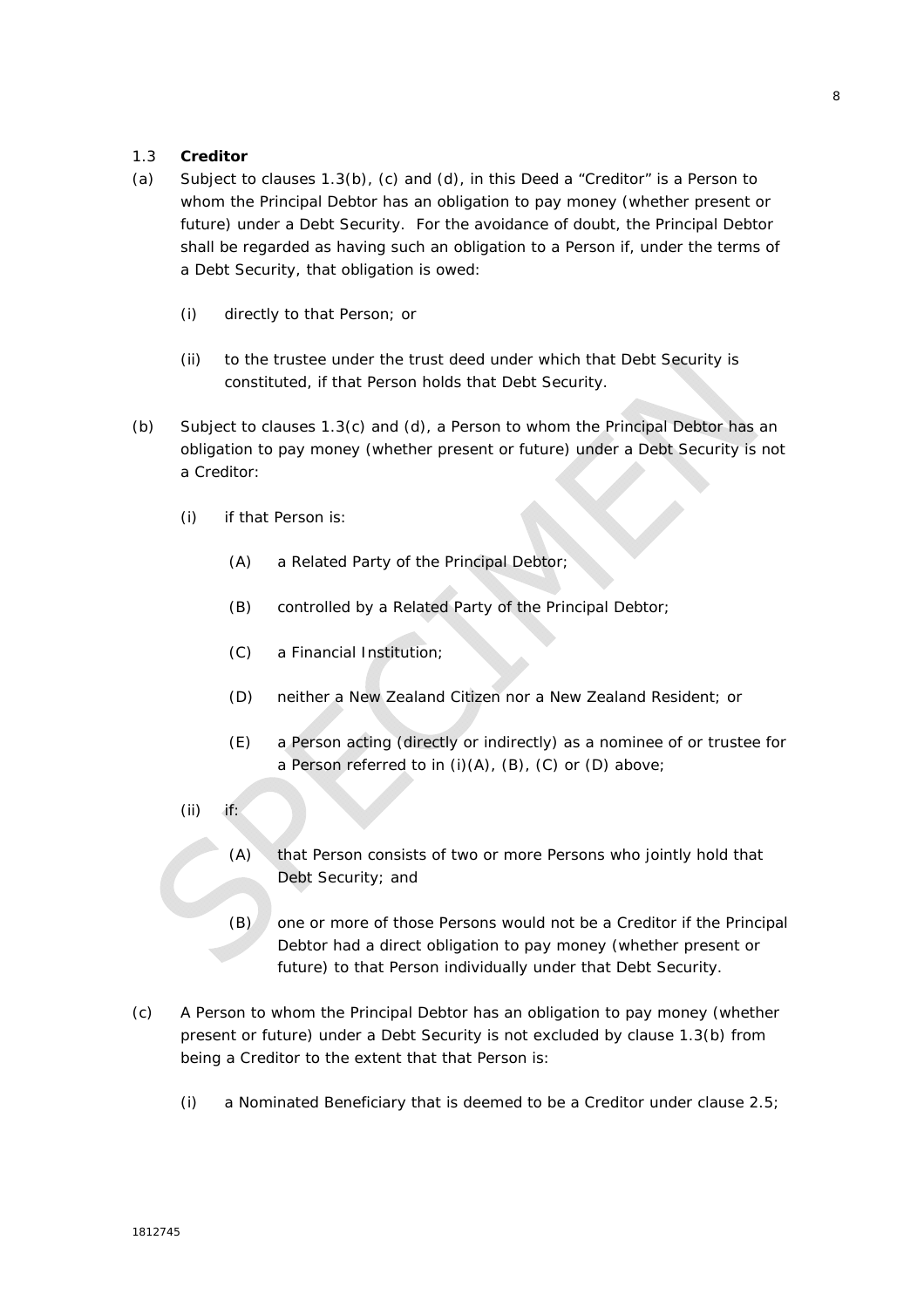- (ii) a bare trustee for another Person if that other Person would be a "Creditor" if the Principal Debtor had a direct obligation to pay money (whether present or future) to that Person under a Debt Security;
- (iii) acting as trustee/s or nominee/s for any one or more Persons (each a "Beneficiary") if that Person (i.e. the Person acting as trustee/s or nominee/s) is not excluded by clause  $1.3(b)(i)(A)$ , (B)or (C) from being a Creditor and the Crown (in its sole and unfettered discretion), having regard to (among other things):
	- (A) the identity and nature of each of the Beneficiaries (where known);
	- (B) how many of those Beneficiaries (where known) would be Creditors if the Principal Debtor had a direct obligation to pay money (whether present or future) to each of them under that Debt Security,

gives notice in writing to that Person (i.e. that Person acting as trustee/s or nominee/s (which may be by way of public notice and may or may not be subject to such conditions (if any) as the Crown may specify) that that Person (acting in that capacity of trustee/s or nominee/s) is a Creditor.

- (d) A Person ("Joint Holder") consisting of two or more Persons who jointly hold a Debt Security under which the Principal Debtor has an obligation to pay money (whether present or future) to that Joint Holder is not excluded by clause 1.3(b) from being a Creditor if:
	- (i) none of those Persons are excluded by clause  $1.3(b)(i)(A)$ ,  $(B)$ ,  $(C)$  or  $(E)$ from being a Creditor;
	- (ii) at least one of those Persons would be a Creditor if the Principal Debtor had a direct obligation to pay money (whether present or future) to that Person individually (rather than jointly) under that Debt Security;
	- (iii) the Joint Holder would not be excluded by clause  $1.3(b)(i)(A)$ , (B), (C) or (E) from being a Creditor; and
	- (iv) the Joint Holder does not hold that Debt Security in its capacity as trustee or nominee for one or more other Persons.

# 2 **GUARANTEE**

# 2.1 **Eligibility**

Notwithstanding any other provision of this Deed, except to the extent (if any) otherwise agreed in writing by the Crown (in its sole and unfettered discretion)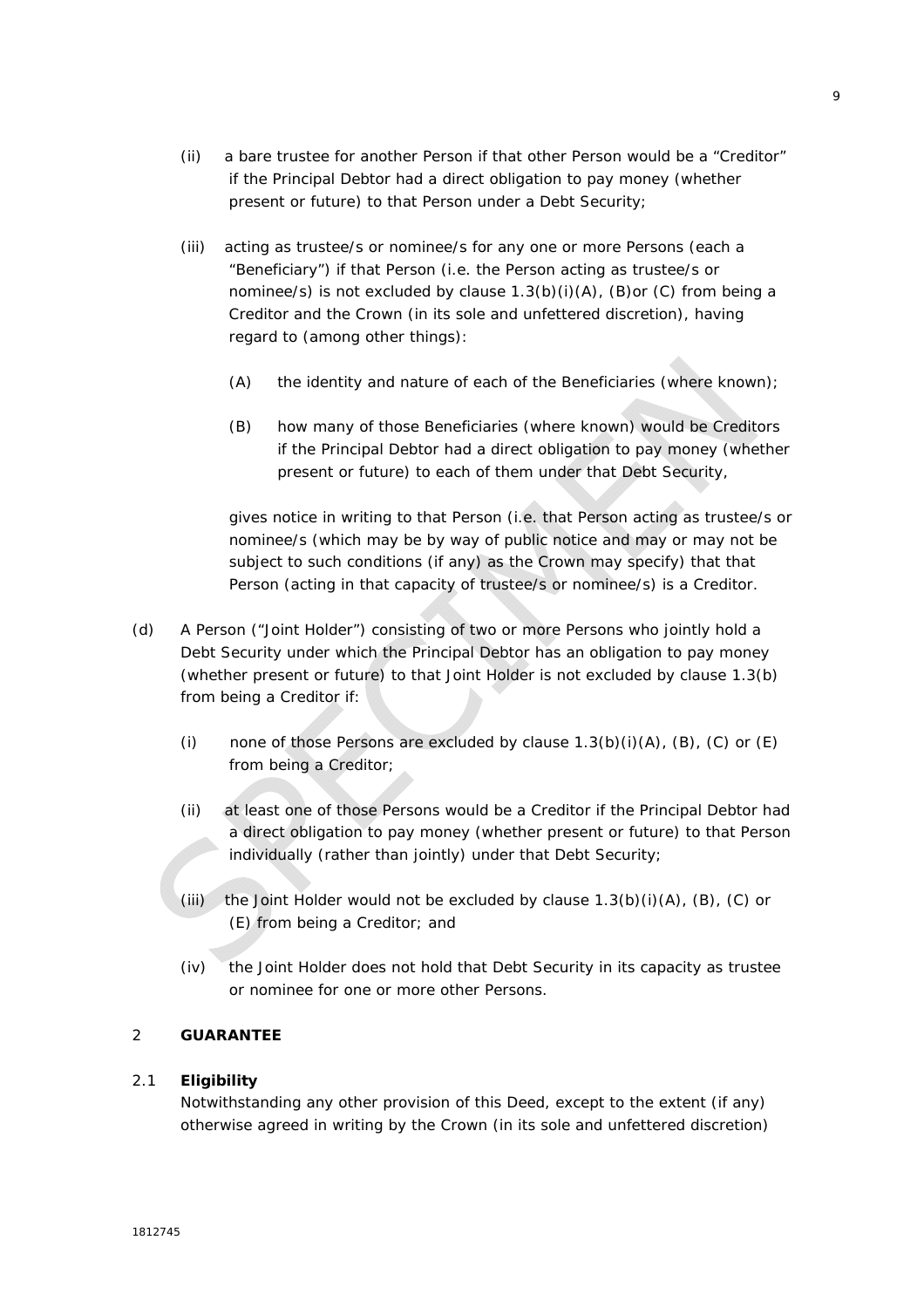the Crown has no obligations under this Deed if, prior to the commencement of the Guarantee Period, a Default Event with respect to the Principal Debtor occurs.

#### 2.2 **Crown Guarantee**

On and subject to the terms of this Deed the Crown:

- (a) absolutely and irrevocably guarantees to each Creditor from time to time the due and punctual payment by the Principal Debtor of all Indebtedness that becomes due and payable during the Guarantee Period; and
- (b) undertakes to each Creditor from time to time that if the Principal Debtor does not pay to any Creditor any Indebtedness guaranteed under clause 2.2(a) when due and payable, the Crown will pay the amount of that Indebtedness to the Creditor no later than the day which is 14 days after the due date of that Indebtedness (or such earlier day as the Crown may specify) if that Indebtedness is not otherwise paid on or before that day.

To avoid doubt, the Crown shall have no liability at any point in time under the Crown Guarantee to a Person who is not, at that time, a Creditor (whether or not that Person was previously a Creditor).

#### 2.3 **Notice and Quantification**

The Crown shall not be obliged to make a payment to a Creditor under clause 2.2 unless and until the Crown:

- (a) receives a Notice of Claim from the Creditor in respect of the relevant Indebtedness within 180 days following the date on which that Indebtedness becomes due and payable (or such longer period as the Crown may agree to in its sole and unfettered discretion); and
- (b) has satisfied itself as to the amount of that Indebtedness and as to such other matters as the Crown reasonably considers appropriate in order to ascertain the extent of its liability under the Crown Guarantee in respect of that Indebtedness.

Despite clause 2.3(a), the Crown may (in its sole and unfettered discretion) waive in writing (generally or in any specific case) the requirement for it to receive a Notice of Claim.

# 2.4 **Indebtedness Incurred or Acquired after Default Event not Covered**

(a) An obligation of the Principal Debtor to pay money (whether present or future) to a Creditor under a Debt Security shall not constitute "Indebtedness" (and accordingly shall not be covered by the Crown Guarantee) to the extent that that Debt Security: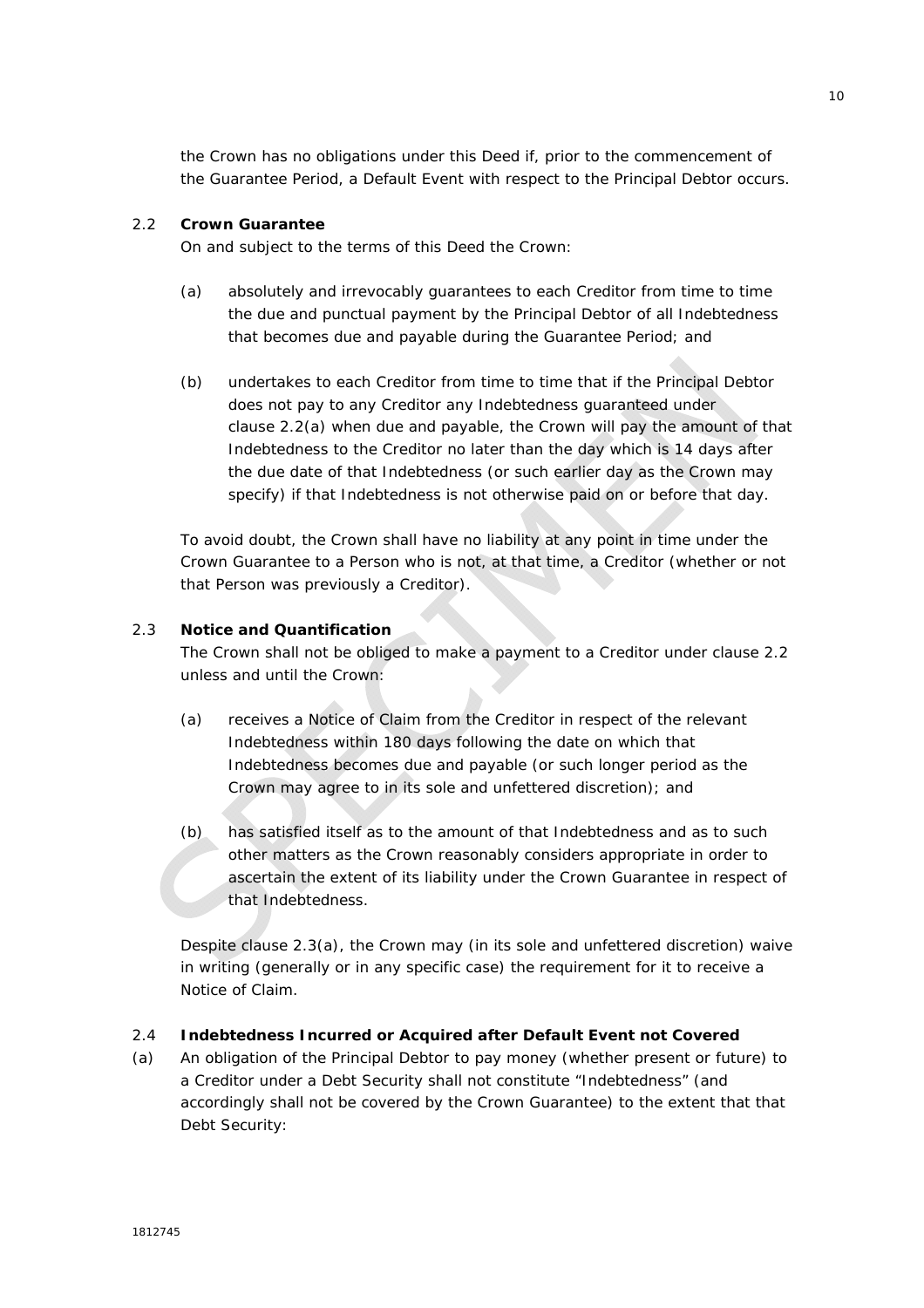- (i) is issued after a Default Event; or
- (ii) is acquired (whether by contract, statute, operation of law or otherwise) by that Creditor after the occurrence of a Default Event except:
	- (A) to the extent otherwise agreed by the Crown in writing (in its sole and unfettered discretion); or
	- (B) where:
		- (x) the Creditor is a trustee, executor or administrator of a deceased person's will or estate and acquired that Debt Security in that capacity from the deceased person; and
		- (y) the obligation would have constituted "Indebtedness" if that person had not died and had continued to hold that Debt Security.

For the avoidance of doubt clause  $2.4(a)(ii)(B)$  is to be read subject to clauses 1.3(b) and 1.3(c).

- (b) For the purposes of clause 2.4(a), a Debt Security shall be deemed to have been issued after a Default Event (and accordingly no obligations of the Principal Debtor in respect of that Debt Security shall constitute "Indebtedness" for the purposes of the Crown Guarantee) if:
	- (i) the terms of that Debt Security are varied or supplemented (whether by agreement between the Principal Debtor and a Creditor, by agreement between the Principal Debtor and the trustee for that Debt Security, by Court order, or otherwise); or
	- (ii) any other arrangement is entered into by the Principal Debtor which in substance is equivalent to a variation or supplement to the terms of that Debt Security,

in each case under the terms of, or in contemplation of entry by the Principal Debtor into, a compromise or arrangement with any creditors of the Principal Debtor (including (without limitation) any moratorium or debt rescheduling) (any such variation, supplement or arrangement being a "Variation"), except to the extent (if any) that the Crown (in its sole and unfettered discretion) agrees otherwise in writing (which may be by way of public notice).

#### 2.5 **Nominated Beneficiaries**

Nominated Beneficiaries shall be deemed to be Creditors for the purposes of this Deed, provided that the Crown's liability to a Nominated Beneficiary shall be limited to the amount (if any) specified in or determined in accordance with the relevant Nomination.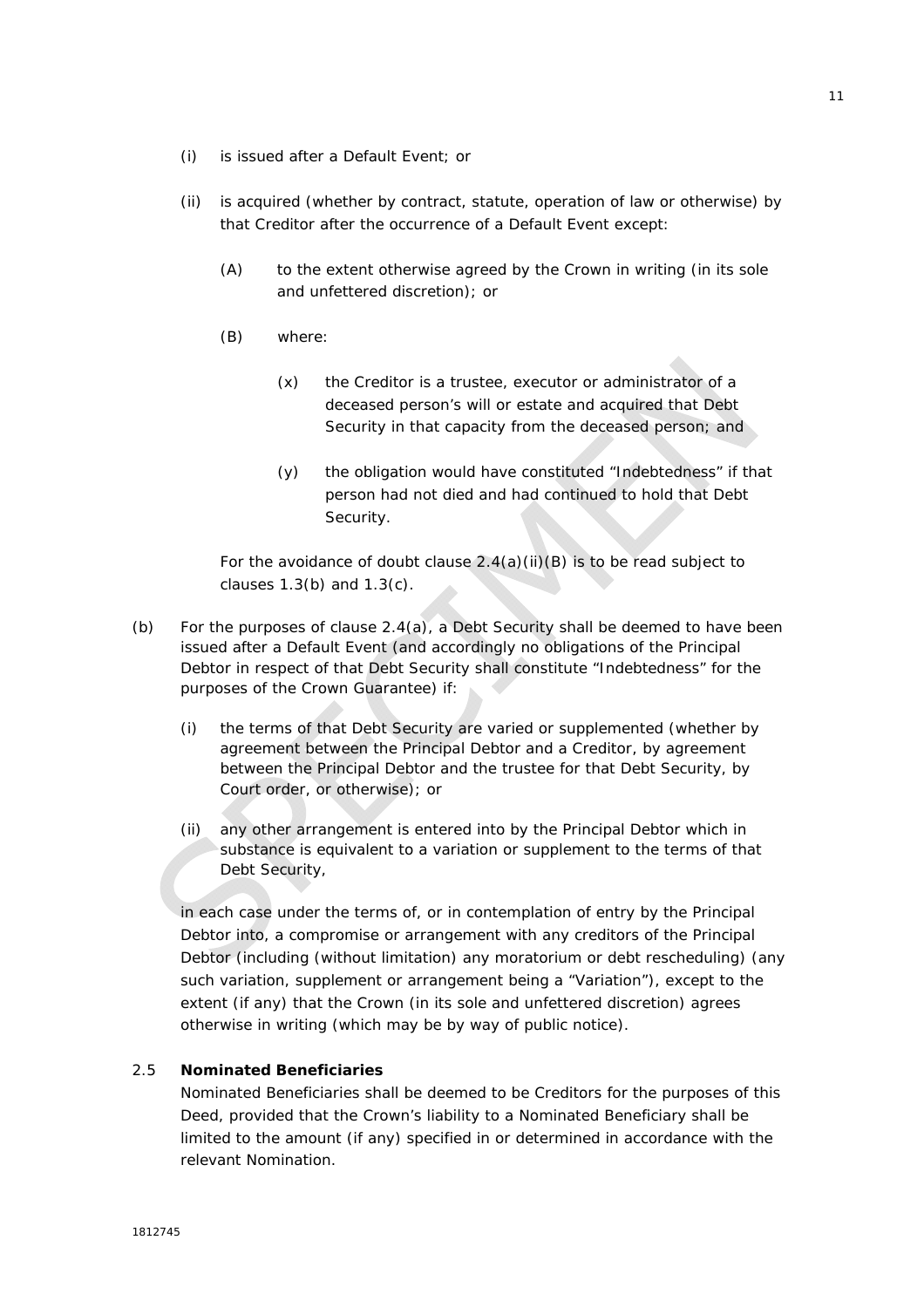## 2.6 **Liability cap**

- (a) The Maximum Aggregate Liability of the Crown to each Creditor is:
	- (i) in respect of a Nominated Beneficiary, such amount as may be specified in or determined in accordance with the relevant Nomination; and
	- (ii) in all other cases, two hundred and fifty thousand New Zealand dollars (\$250,000), or such greater amount as the Crown may (in its sole and unfettered discretion), in connection with any merger, amalgamation, acquisition or other reorganisation involving the Principal Debtor, agree in respect of one or more Creditors, (which agreement may identify such Creditor/s either individually or by reference to a class).
- (b) For the purposes of clause 2.6(a), "Maximum Aggregate Liability" means the maximum aggregate liability of the Crown to a Creditor under the Crown Guarantee and any Replacement Guarantee/s, for which purpose "Replacement Guarantee" means any guarantee provided by the Crown as a result of the acceptance by the Principal Debtor of an offer made by the Crown under clause 10.5 (in connection with the withdrawal of the Crown Guarantee pursuant to that clause), any third guarantee provided by the Crown in connection with the withdrawal of that second guarantee under any similar provision, any fourth guarantee provided by the Crown in connection with the withdrawal of that third guarantee under any similar provision, any fifth guarantee provided by the Crown in connection with the withdrawal of that fourth guarantee under any similar provision, and so on.

# 3 **FEE**

- 3.1 Subject to clause 3.3, the Principal Debtor will pay to the Crown (in accordance with clause 3.2), in respect of each calendar month during the Guarantee Period (each a "Relevant Month"), a non-refundable fee calculated as follows:
	- $F =$  GA multiplied by Percentage divided by 12

where:

"F" means the fee payable by the Principal Debtor in respect of that Relevant Month;

"GA" means the Guaranteed Amount on the last day of that Relevant Month;

"Percentage" means the relevant percentage figure specified in the Ratings Table below by reference to the organisation credit rating of the Principal Debtor on the last date of that Relevant Month from Standard & Poors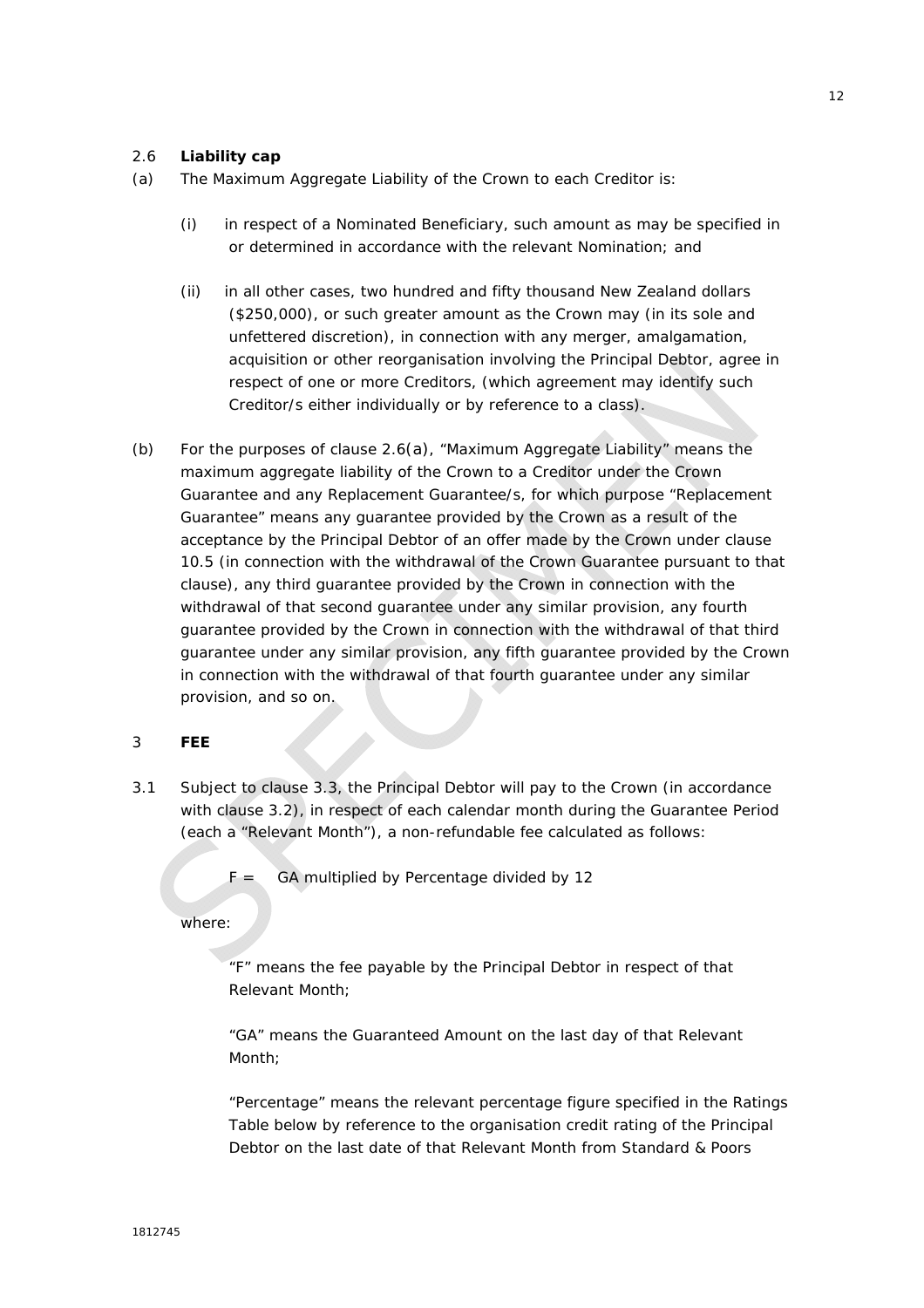Ratings Services, for which purpose the ratings in that table shall be deemed to refer also to the equivalent ratings from Moody's Investors Service Inc, Fitch Inc and any other rating agency approved by the Crown in writing - provided that:

- (a) if the Principal Debtor has two or more such credit ratings, the Principal Debtor's credit rating for the purposes of this definition shall be deemed to be the lowest of them; and
- (b) if the Principal Debtor has no such credit rating current on the last date of that Relevant Month it shall be deemed to have such a credit rating of lower than BB.

| Ratiliys Table       |            |
|----------------------|------------|
| <b>Credit rating</b> | Percentage |
| AAA- or higher       | 0.15%      |
| $AA +$               | 0.15%      |
| AA                   | 0.15%      |
| AA-                  | 0.20%      |
| $A +$                | 0.25%      |
| Α                    | 0.30%      |
| $A -$                | 0.40%      |
| $BBB +$              | 0.60%      |
| <b>BBB</b>           | 0.80%      |
| BBB-                 | 1.00%      |
| $BB+$                | 1.20%      |
| BB or lower          | 1.50%      |

#### **Ratings Table**

- 3.2 The following provisions shall apply in respect of all payments by the Principal Debtor required under clause 3.1:
	- (a) The Principal Debtor will prepare an estimate of the amount payable by it under clause 3.1 and provide that estimate (together with details of its calculation), and make payment of the estimated amount, to the Crown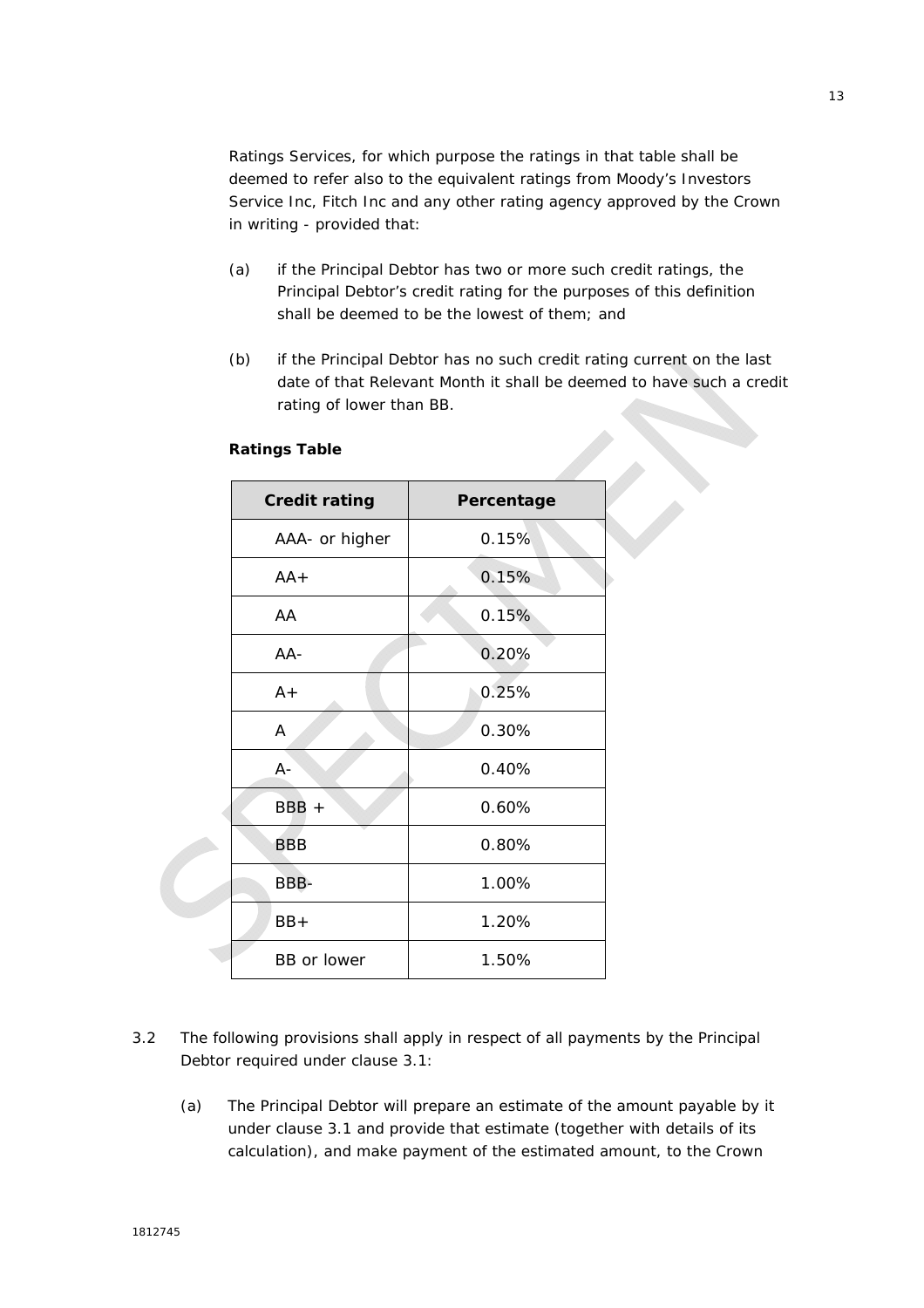within 14 days after the end of the Relevant Month. That estimate must constitute the best estimate the Principal Debtor is reasonably able to make of the relevant amount in the time available.

- (b) In respect of each such payment, the Principal Debtor must provide to the Crown a final calculation of the amount payable by it under clause 3.1 in respect of the Relevant Month, together with sufficient details of that calculation (and the information on which it relies) to enable the Crown to assess its accuracy, no later than the date which is three (3) months after the end of that Relevant Month (or such later date as the Crown may, in its sole discretion, agree in writing with the Principal Debtor).
- (c) The Crown shall review each final calculation and, after considering any additional information provided to it by the Principal Debtor at its request, will notify the Principal Debtor either that:
	- (i) it agrees with the amount calculated by the Principal Debtor (and that amount shall then be the "Final Amount" in respect of the Relevant Month); or
	- (ii) it disagrees with the amount calculated by the Principal Debtor, in which case the Crown shall also notify the Principal Debtor of the amount which (acting reasonably) it considers the Principal Debtor should have calculated (and that amount shall then be the "Final Amount" in respect of the Relevant Month).
- (d) Within 7 days of notice being given by the Crown under clause 3.2(c):
	- (i) if the Final Amount is less than the relevant estimated amount paid to the Crown in respect of the Relevant Month, the Crown will refund the difference to the Principal Debtor; and
	- (ii) if the Final Amount is greater than the relevant estimated amount paid to the Crown, the Principal Debtor will pay the difference to the Crown in respect of the Relevant Month.
- 3.3 The part month ending on 31 October 2010 shall be deemed to be a month (and accordingly a Relevant Month) for the purposes of this clause 3, but the fee payable by the Principal Debtor in respect of that part month shall be the amount calculated in accordance with clause 3.1 multiplied by 0.6.
- 3.4 As soon as practicable after becoming aware that a Person has become a Nominated Beneficiary, the Principal Debtor shall pay to the Crown such additional amount/s (if any) as would have been payable by it under this clause 3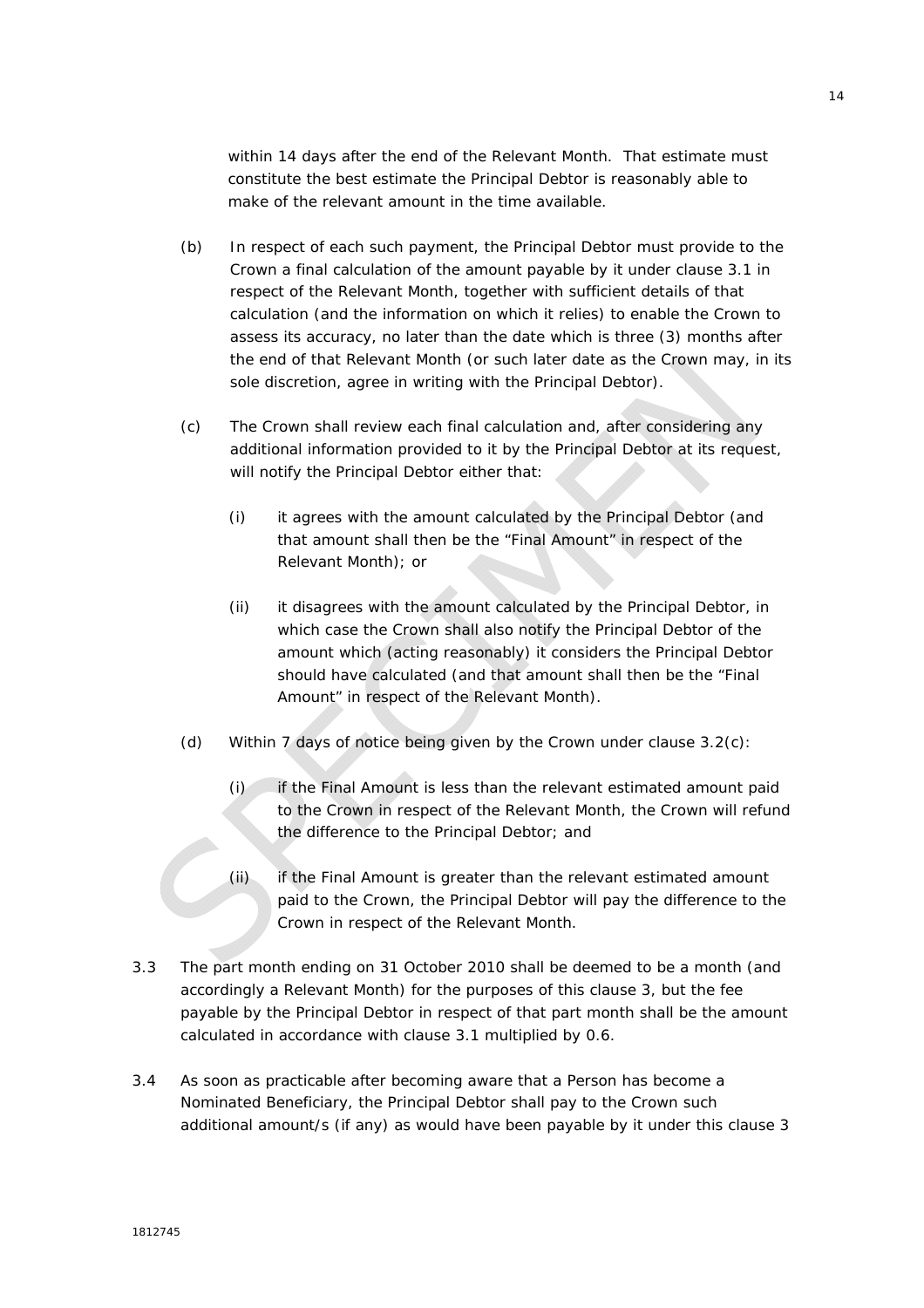had that Person been a Nominated Beneficiary on the first day of the Guarantee Period.

- 3.5 To avoid doubt, the agreement of the Crown to (and any notice from the Crown concerning) any amount or amounts payable under this clause 3 (including any Final Amount) shall be solely for the purposes of this clause 3, and shall not constitute evidence of, or the agreement of the Crown as to the extent of, its liability under this Deed (or in any other way limit or prejudice the rights of the Crown in relation to such liability).
- 3.6 If, on the last date of a Relevant Month, the Principal Debtor holds an organisation credit rating higher than its organisation credit rating on 31 October 2010 ("New Rating"), the Crown will rebate to the Principal Debtor the amount (if any) by which:
	- (a) the aggregate amount paid by the Principal Debtor under clauses 3.1 and 3.2 in respect of the part of the Guarantee Period prior to the Relevant Month, less any amount already refunded to the Principal Debtor under this clause 3.6,

#### exceeds

(b) the aggregate amount that would have been paid by the Principal Debtor under clauses 3.1 and 3.2 in respect of that period if the Principal Debtor had had (and retained) the New Rating from the commencement of the Guarantee Period.

To avoid doubt, the Crown shall not be required to make any such rebate until all relevant "Final Amounts" in respect of the part of the Guarantee Period prior to the Relevant Month have been determined in accordance with clause 3.2.

# 4 **REPORTING**

# 4.1 **Principal Debtor to Supply Information to the Crown**

The Crown may at any time require from the Principal Debtor:

- (a) any information in the possession or under the control of the Principal Debtor or any of its subsidiaries relating to the financial position or affairs, or the business, management, ownership or operation, of the Principal Debtor and/or any of its subsidiaries (including, without limitation, previous or proposed transactions involving the Principal Debtor and/or any of its subsidiaries); or
- (b) any other information in the possession or under the control of the Principal Debtor or any of its subsidiaries concerning the financial position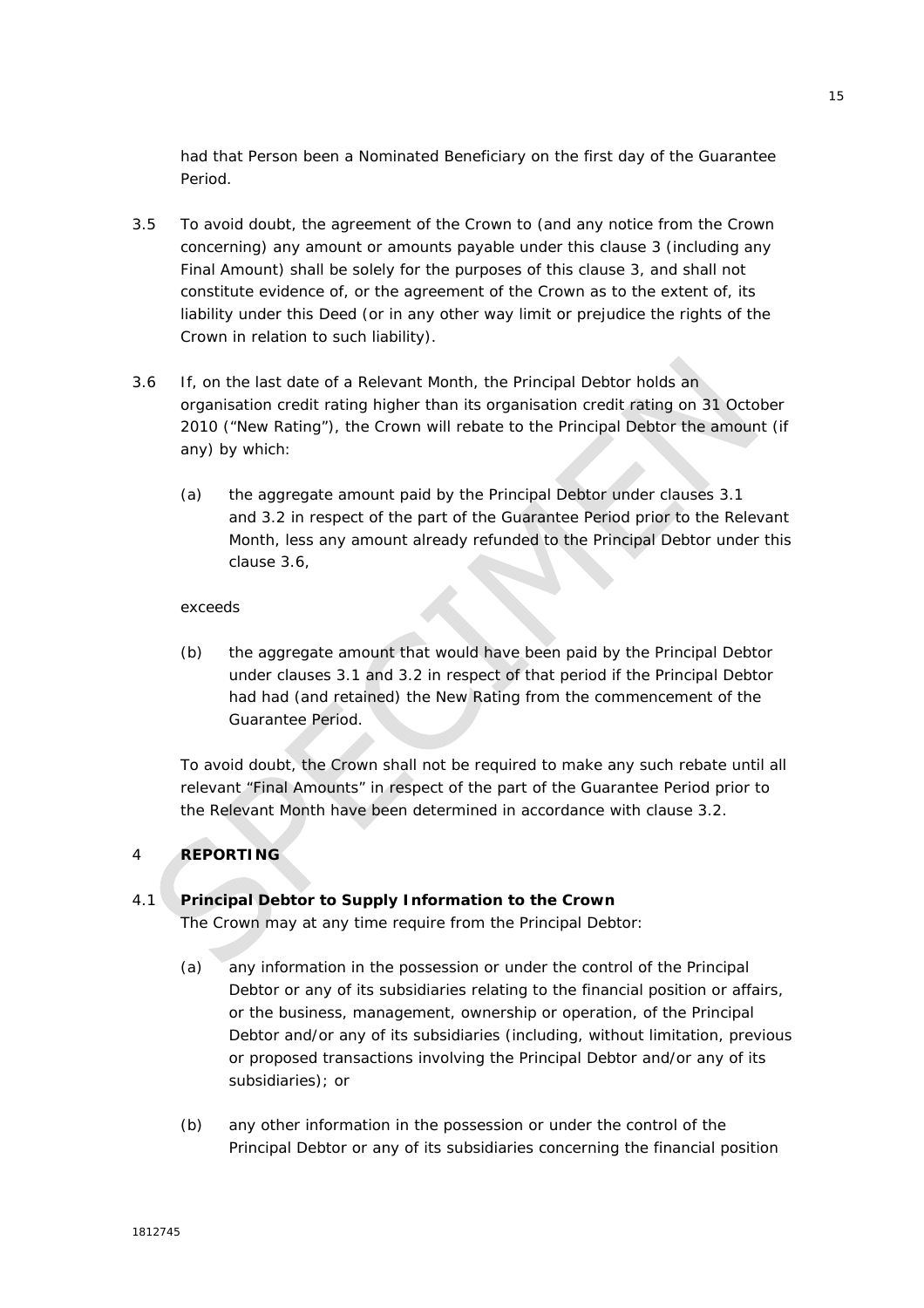or affairs, or the business, management, ownership or operation, of any Person (or group of Persons) by whom the Principal Debtor (or any subsidiary of the Principal Debtor) is (or was, at any time since the Announcement Date) controlled; or

- (c) any information concerning any investor in securities issued or proposed to be issued by the Principal Debtor to the extent the Crown reasonably requires such information for the purposes of:
	- (i) determining the nature and extent of any of its rights and obligations under this Deed;
	- (ii) exercising its rights and remedies under this Deed; or
	- (iii) administering payments to be made by it under this Deed.

# 4.2 **Third Party Information**

The Principal Debtor authorises the Crown to contact and request information from those third parties that the Crown requires, including (but not limited to):

- (a) the trustee of any Debt Security issued by the Principal Debtor;
- (b) the auditors of the Principal Debtor;
- (c) the Principal Debtor's bankers or any other providers of finance;
- (d) the Securities Commission;
- (e) the Registrar of Companies;
- (f) any rating agency contracted to provide rating information in respect of the Principal Debtor or any of its subsidiaries (or any Debt Securities issued by the Principal Debtor or any of its subsidiaries); and
- (g) the Reserve Bank of New Zealand,

and hereby authorises (and shall take any other step requested by the Crown to authorise) all such requested disclosure, and will use its best endeavours to ensure that any such person provide the requested information as soon as practicable.

# 4.3 **Sharing of Information**

The Principal Debtor authorises the Crown to share information provided in accordance with clauses 4.1 and 4.2 with the Reserve Bank of New Zealand, the Securities Commission and any "inspector" appointed under clause 6.5.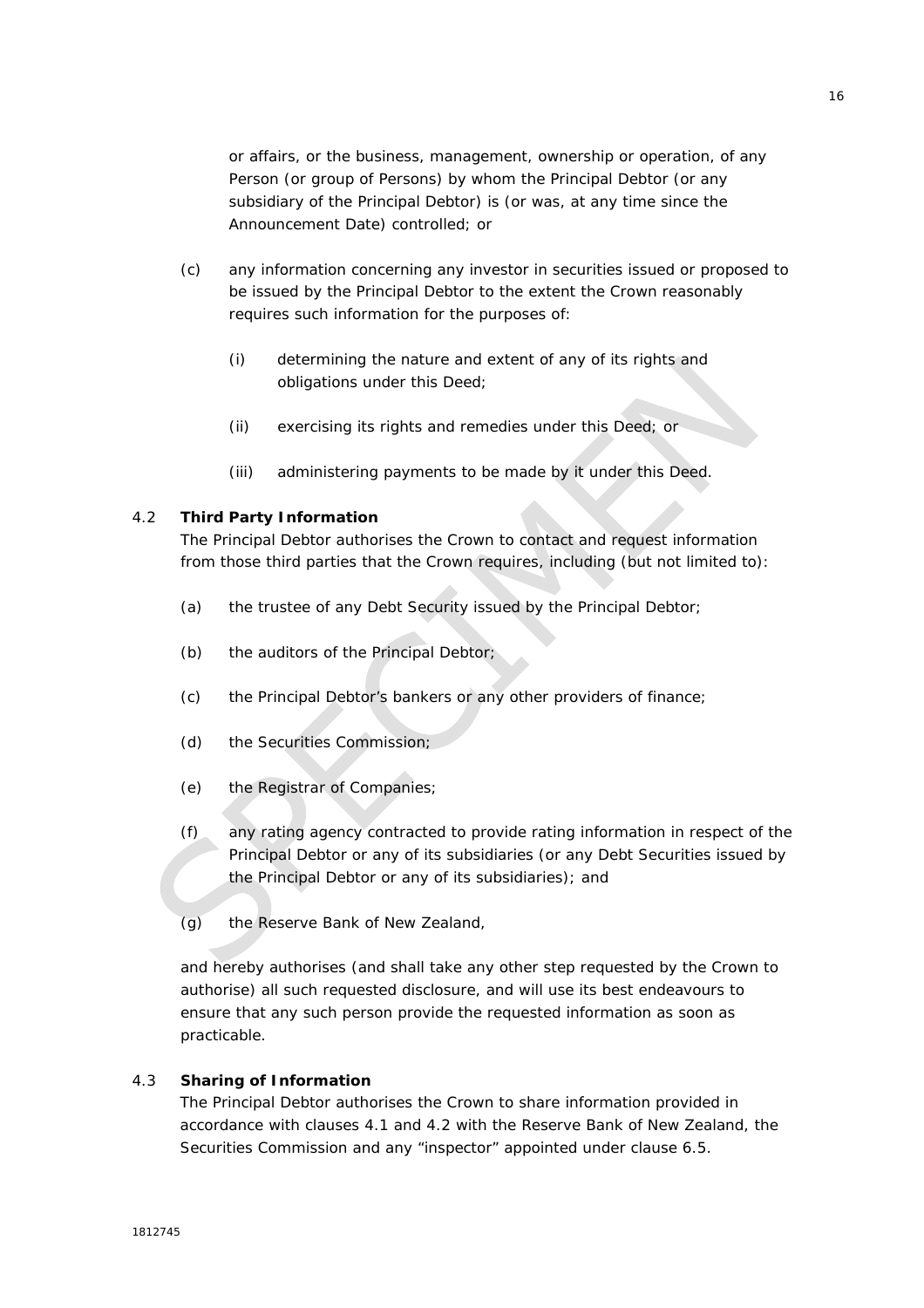# 4.4 **Failure to Comply with Information Request**

- (a) If the Crown considers that the Principal Debtor has failed to comply with clause 4.1 or clause 4.2, or has supplied information or data that is false or misleading in a material particular, the Crown may give the Principal Debtor notice (which may be by way of public notice) that:
	- (i) it considers that the Principal Debtor has failed to comply with the relevant provision or has supplied information or data that is false or misleading in a material particular; and
	- (ii) the Principal Debtor has 14 days to rectify that failure or supply, for which purpose "rectify" means:
		- (A) complying with that provision to the satisfaction of the Crown or supplying such additional information or data as (in the reasonable opinion of the Crown) is required to ensure that the information or data previously supplied is not false or misleading in a material particular (as the case may be); or
		- (B) satisfying the Crown that it has already complied with that provision or that the relevant information or data is not false or misleading in a material particular (as the case may be).
- (b) If the Principal Debtor fails to so rectify that failure or supply within the 14 day period referred to in clause  $4.4(a)(ii)$  the Crown may give public notice that the Crown Guarantee is withdrawn on the date of that notice (or will be withdrawn at such later date as may be specified in that notice).
- (c) On the day of (or, as the case may be, the date specified in) that notice, the Crown Guarantee is withdrawn in respect of all obligations which arise under any Debt Security issued following the date of withdrawal and such obligations shall not be covered by the Crown Guarantee, and the provisions of clause 10.7 shall apply in respect of all such obligations.

# 5 **COMPLIANCE WITH PRUDENTIAL SUPERVISION OR OTHER MATTERS**

- 5.1 If the Crown considers that the Principal Debtor has failed to comply with:
	- (a) any applicable provision of the Reserve Bank Act, or any prudential supervision direction, notice or requirement under the Reserve Bank Act or otherwise; or
	- (b) the terms of any Debt Securities or of any trust deed for Debt Securities issued by the Principal Debtor to a Creditor or otherwise relating to the Principal Debtor,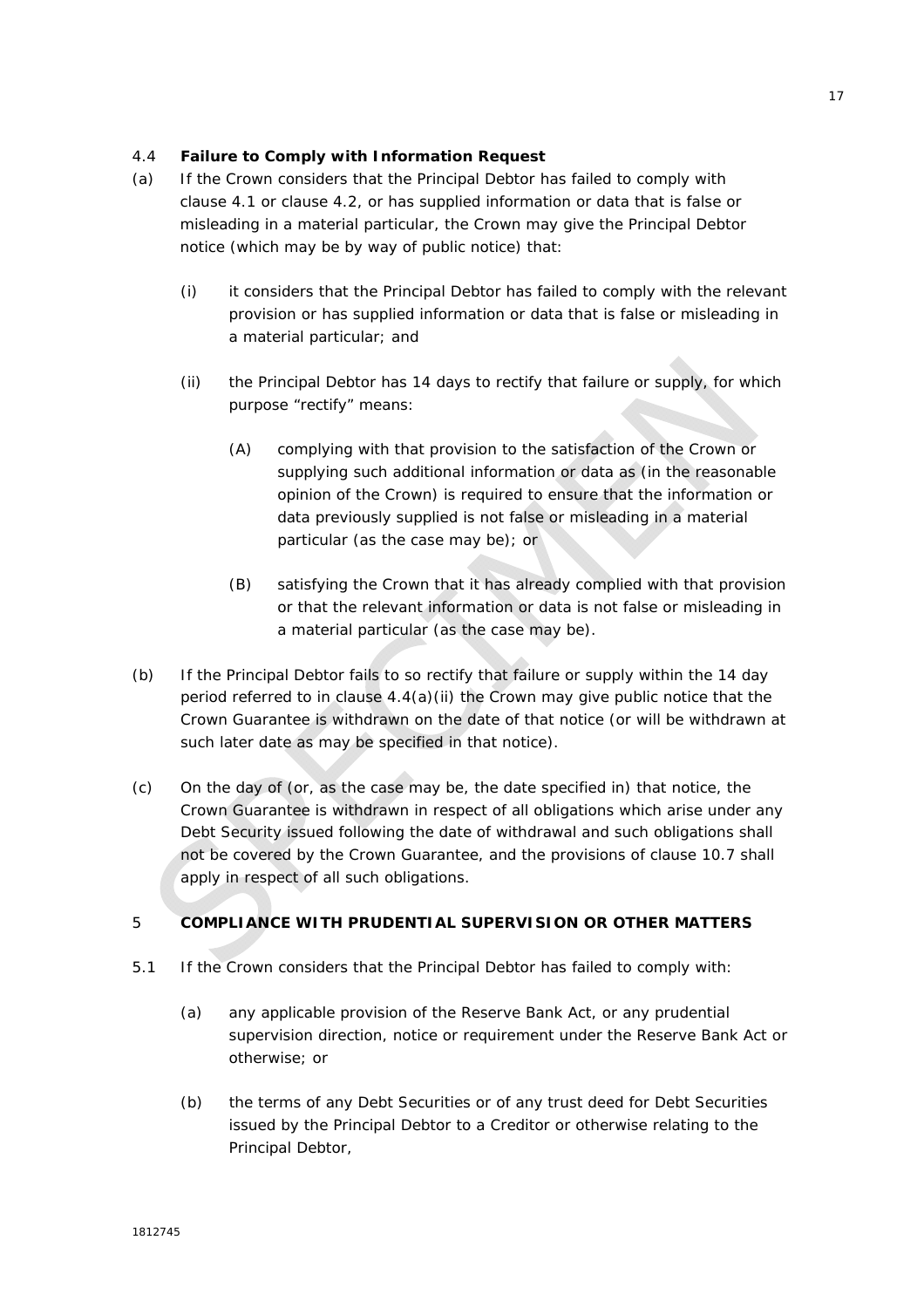then the Crown may give the Principal Debtor notice (which may be by way of public notice) that:

- (c) it considers that the Principal Debtor has failed to comply with that provision, direction, notice or requirement or those terms (as the case may be); and
- (d) the Principal Debtor has 14 days to rectify that failure, for which purpose "rectify" means:
	- (i) complying with that provision, direction, notice or requirement or those terms to the Crown's satisfaction; or
	- (ii) satisfying the Crown that it has not failed to comply with it.
- 5.2 If the Principal Debtor fails to so rectify that failure within the 14 day period referred to in clause 5.1(d) the Crown may give public notice that the Crown Guarantee is withdrawn on the date of that notice (or will be withdrawn at such later date as may be specified in that notice).
- 5.3 On the day of (or, as the case may be, the date specified in) that notice, the Crown Guarantee is withdrawn in respect of all obligations which arise under any Debt Security issued following the date of withdrawal and such obligations shall not be covered by the Crown Guarantee, and the provisions of clause 10.7 shall apply in respect of all such obligations.

# 6 **ONGOING OBLIGATIONS**

#### 6.1 **Prohibited capital and other transactions**

During the Guarantee Period the Principal Debtor shall not (and shall ensure that its subsidiaries shall not), except with the prior written consent of the Crown:

- (a) authorise or pay or effect any dividend;
- (b) redeem or acquire any shares issued by it;
- (c) provide any financial assistance for the purpose of or in connection with the acquisition of any shares issued or to be issued by it ("financial assistance");
- (d) cancel or reduce the liability to it of any of its shareholders (to the extent that liability arises under the terms of issue of any shares issued by it, under its constitution, or under the terms of any contract or deed for the issue of those shares);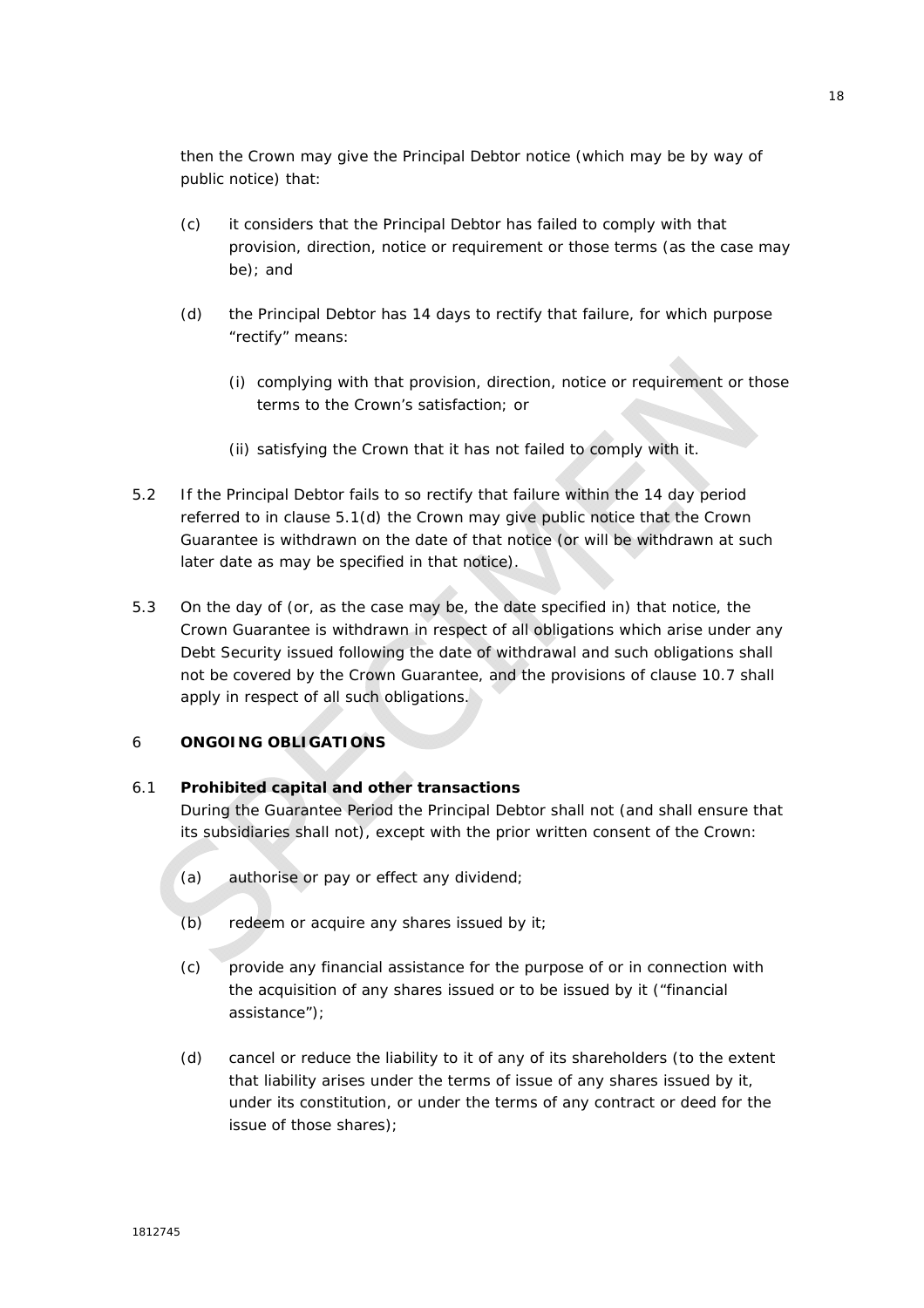- (e) make any other distribution (as defined in the Companies Act 1993); or
- (f) if not a company incorporated in New Zealand, take any equivalent action or do any equivalent thing;

other than:

- (g) to any extent required by law;
- (h) the redemption of any shares which is required to be made under the terms of those shares (as they existed at 12 October 2008), other than any shares which are redeemable at the option of the holder and which are held by any person who controls or is under common control with the Principal Debtor;
- (i) the payment of fixed dividends on shares which are required to be made under the terms of those shares (as they existed at 12 October 2008);
- (j) the payment of dividends by the Principal Debtor if the aggregate amount of such dividends in any financial year does not exceed the after tax profit for the previous financial year of the Principal Debtor (as shown in the annual financial statements of the Principal Debtor for the immediately preceding financial year which comply with the Financial Reporting Act 1993);
- (k) the making of any distribution by a subsidiary of the Principal Debtor to the Principal Debtor or to any wholly-owned subsidiary of the Principal Debtor; or
- (l) the provision of financial assistance by a wholly-owned subsidiary of the Principal Debtor to the Principal Debtor or to any wholly-owned subsidiary of the Principal Debtor.

# 6.2 **Other transactions**

# (a) *Arms' length transactions*

The Principal Debtor shall not (and shall ensure that its subsidiaries shall not), without the prior written consent of the Crown, enter into any transaction (or series of linked or related transactions) having a value (at the time of entry) exceeding one percent (1%) of the Total Tangible Assets of the Principal Debtor (at the time of entry) otherwise than on arms' length terms. For the purposes of this clause 6.2(a) (but without limiting the generality of the meaning of the phrase "arms' length terms") a transaction is not at arms' length terms if:

(i) in the case of the acquisition by the Principal Debtor (or any of its subsidiaries) of any business, property or services, the value of the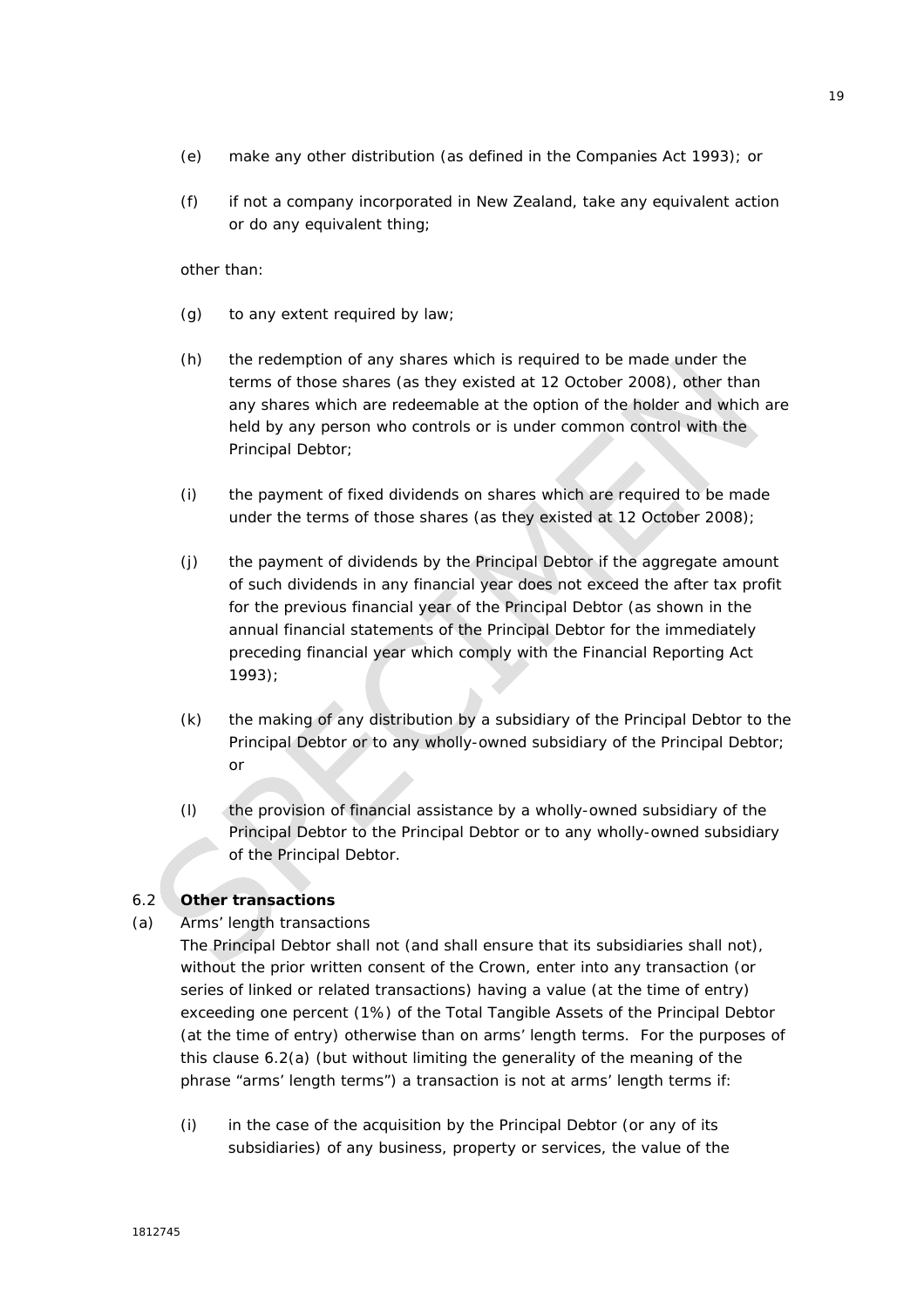consideration given or to be given for the acquisition of that business, property or services at the time of the acquisition exceeds the open market value (as between a willing but not anxious seller and a willing but not anxious buyer) of the business, property or services acquired or to be acquired;

(ii) in the case of the disposition or provision by the Principal Debtor (or any of its subsidiaries) of any business, property or services, or the issue of any shares, the open market value (as between a willing but not anxious seller or issuer and a willing but not anxious buyer or subscriber) of the business, property, services or shares at the time of the disposition, provision or issue exceeds the value of consideration received or to be received by the Principal Debtor (or its relevant subsidiary).

#### (b) *Related Party transactions*

The Principal Debtor shall not (and shall ensure that its subsidiaries shall not), without the prior written consent of the Crown, enter into any transaction (or series of linked or related transactions) having a value (at the time of entry) exceeding one percent (1%) of the Total Tangible Assets of the Principal Debtor (at the time of entry):

- (i) to which a Related Party (other than a wholly-owned subsidiary of the Principal Debtor) is party (by itself or through a nominee, custodian or trustee); or
- (ii) in which any Related Party (other than a wholly-owned subsidiary of the Principal Debtor) derives a material financial benefit or is otherwise materially interested (ignoring for these purposes any interest resulting from any ownership interest of that Related Party (or any of any Person controlled by it) in the Principal Debtor or its relevant subsidiary/ies.

# 6.3 **Conduct of business**

During the Guarantee Period the Principal Debtor shall ensure its business and operations (and the business and operations of its subsidiaries) are conducted in a proper, businesslike, efficient and prudent manner. In particular, but without limiting the foregoing, the Principal Debtor shall:

- (a) use its best endeavours to maintain its shareholders' funds at a prudent level, for which purpose "shareholders' funds" means, at any time, the amount which is the lesser of the aggregate amount which would be required to be disclosed as issued capital and reserves attributable to owners of the Principal Debtor in:
	- (i) a consolidated balance sheet of the Principal Debtor; or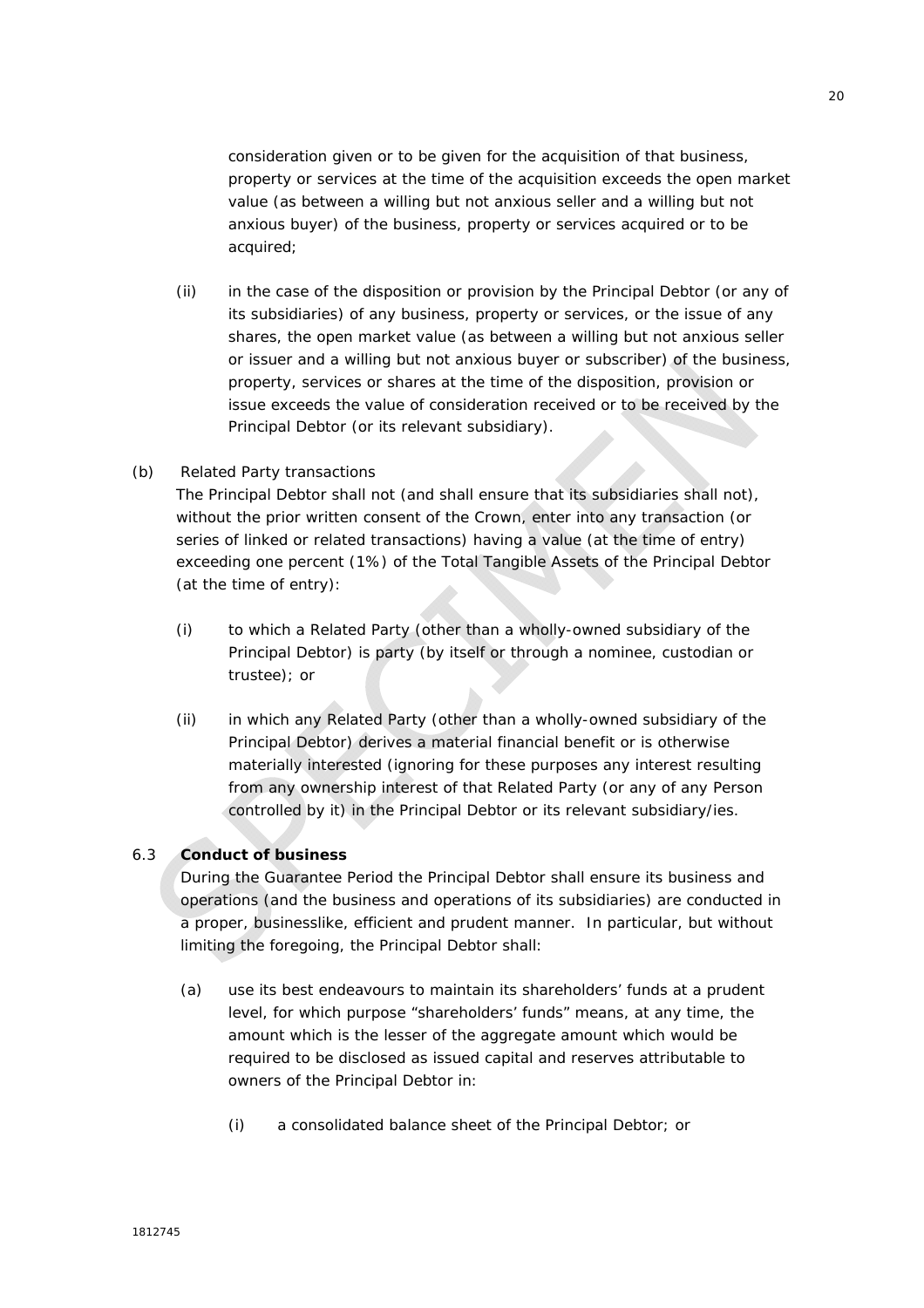(ii) a non consolidated balance sheet of the Principal Debtor,

in both cases prepared as at that time in accordance with GAAP and (to the extent consistent with GAAP at that time) the Principal Debtor's accounting policies at the date of this Deed, as if that time was the annual balance date of the Principal Debtor;

- (b) ensure transactions entered into by it or any of its subsidiaries that (directly or indirectly) involve, and exposures of it and its subsidiaries to, Related Parties (and other Persons controlled by Related Parties) do not exceed prudent levels;
- (c) use its best endeavours to ensure arrears on loans and other financial accommodation made by the Principal Debtor (or any of its subsidiaries) do not exceed prudent levels;
- (d) adopt and maintain (and ensure its subsidiaries adopt and maintain) prudent policies and practices in relation to provisioning of bad or doubtful debts;
- (e) adopt and maintain (and ensure its subsidiaries adopt and maintain) prudent policies and practices in relation to the obtaining, retaining and valuation of security and required "loan to value" ratios;
- (f) ensure it and each of its subsidiaries avoid imprudent concentration of maturities of Debt Securities and other financial obligations;
- (g) ensure it and each of its subsidiaries avoid imprudent concentration of loans and other financial accommodation (i) on any party (or any group of associated or related parties) and (ii) in any sector; and
- (h) ensure it and each of its subsidiaries adopts and maintains prudent policies and practices in relation to management of loans and other financial accommodation provided by it.

# 6.4 **Reporting**

The Principal Debtor shall prepare and provide to the Crown, as soon as practicable after requested, any reports concerning the business, management, ownership, operations, or financial position or affairs of the Principal Debtor and/or its subsidiaries, and shall ensure that all such reports are accurate, complete and not misleading.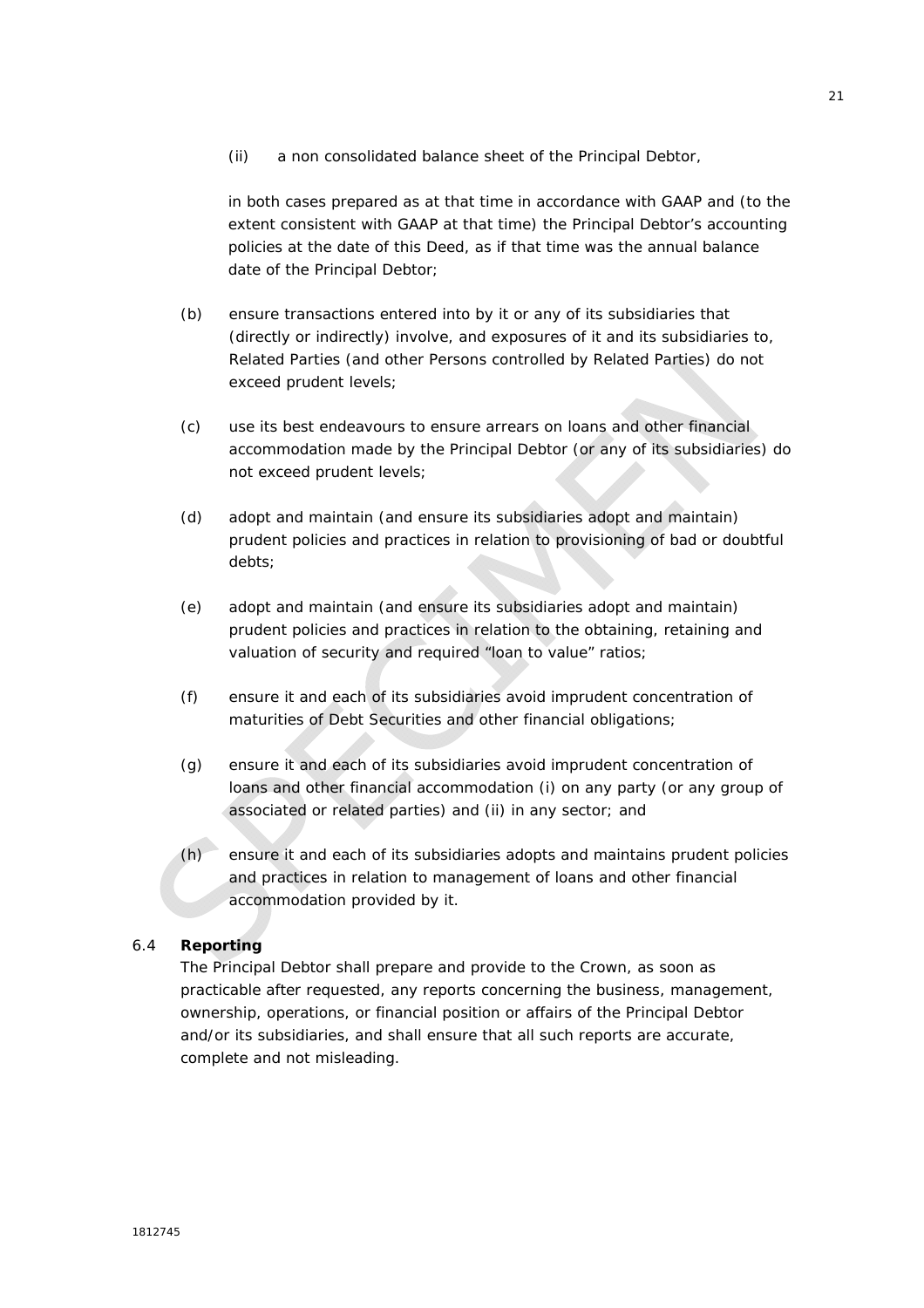#### 6.5 **Inspector**

The Crown may:

- (a) appoint a person; or
- (b) require the Principal Debtor to immediately appoint any person nominated by the Crown,

(an "inspector") to report to the Crown on such matters as the Crown may specify. The Principal Debtor shall provide access at all reasonable times to all its books and records, and to such of its directors and senior officers as may be specified, to any such inspector, and otherwise take all reasonable steps to facilitate that inspector's inspection and review and report. The Crown may require the Principal Debtor to reimburse the Crown, and the Principal Debtor shall thereupon reimburse the Crown, for all or part of the fees, costs and expenses of any inspector appointed under clause 6.5(a) which have been paid by the Crown. The Principal Debtor shall be responsible for all fees, costs and expenses of any inspector appointed under clause 6.5(b).

# 6.6 **Excluded Securities**

The Principal Debtor shall ensure that:

- (a) the prospectus (if any) and investment statement (if any), or, if applicable, other offering document, pursuant to which an Excluded Debt Security is offered, and each application form for subscription for any Excluded Debt Security, contains a prominent warning statement in bold font at least as large as the font predominantly used elsewhere in that document to the effect that none of the Principal Debtor's obligations under or in respect of that Excluded Debt Security will have the benefit of the Crown Guarantee;
- (b) each advertisement (as that term is defined in the Securities Act 1978) relating to that Excluded Debt Security contains a prominent statement to the same effect; and
- (c) in respect of any Debt Security which the Crown has agreed shall be an Excluded Debt Security (for the purposes of paragraph (b) of the definition of that term in clause 1.1), the Principal Debtor complies with any conditions specified by the Crown in or for the purposes of that consent.

# 6.7 **Default Events**

The Principal Debtor shall immediately give notice to the Crown of any Default Event or any circumstance or event which, with the passage of time, the giving of notice or the taking of any other action would, or would be likely to, constitute or give rise to a Default Event.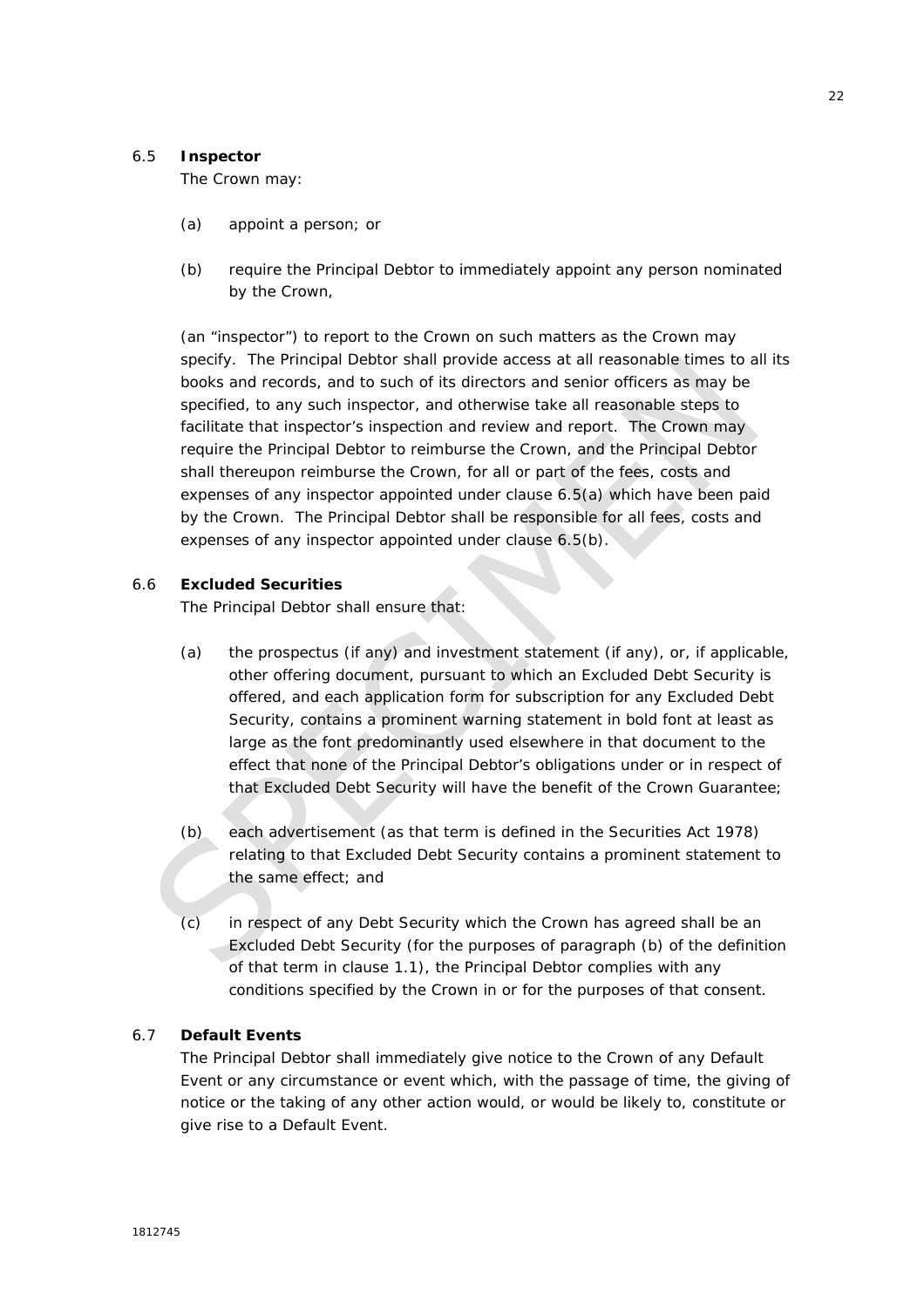## 6.8 **Change in Control**

The Principal Debtor must:

- (a) give notice to the Crown as soon as it is aware of any actual or proposed event or circumstance as a result of which the Principal Debtor will or has become, or will cease or has ceased to be, controlled by a Person; and
- (b) provide the Crown with such information as the Crown may request in connection with that actual or proposed change in control.

#### 6.9 **Prior Charges**

- (a) Except to the extent (if any) otherwise agreed in writing by the Crown, the Principal Debtor will:
	- (i) ensure that, at all times, the aggregate amount of its liabilities and those of the Guarantors (actual or contingent, present or future) that are secured by Prior Charges do not exceed the lesser of:
		- (A) the amount permitted by the Trust Deed's Prior Charge Ratio; or
		- (B) the amount actually secured by Prior Charges,

in each case as at the date this Deed comes into effect;

- (ii) not agree to any change in the Trust Deed's Prior Charge Ratio, or seek or accept any waiver in respect of the Trust Deed's Prior Charge Ratio in the Trust Deed.
- (b) For the purposes of this clause 6.9:

"Charged Asset" means any asset subject to the Trustee's Security.

"Guarantor" means each subsidiary of the Principal Debtor that has guaranteed its obligations in respect of any Indebtedness.

"Prior Charge" means any Security Interest over any Charged Asset ranking pari passu with or in priority to the Trustee's Security.

"Security Interest" means any mortgage, charge, encumbrance, lien, pledge or similar interest (including any "security interest" as defined in the Personal Property Securities Act 1999 other than excluding any interest under section 17(1)(b) thereof).

"Trust Deed's Prior Charge Ratio" means that restriction or those restrictions (if any) set forth in any trust deed pursuant to which any Indebtedness is created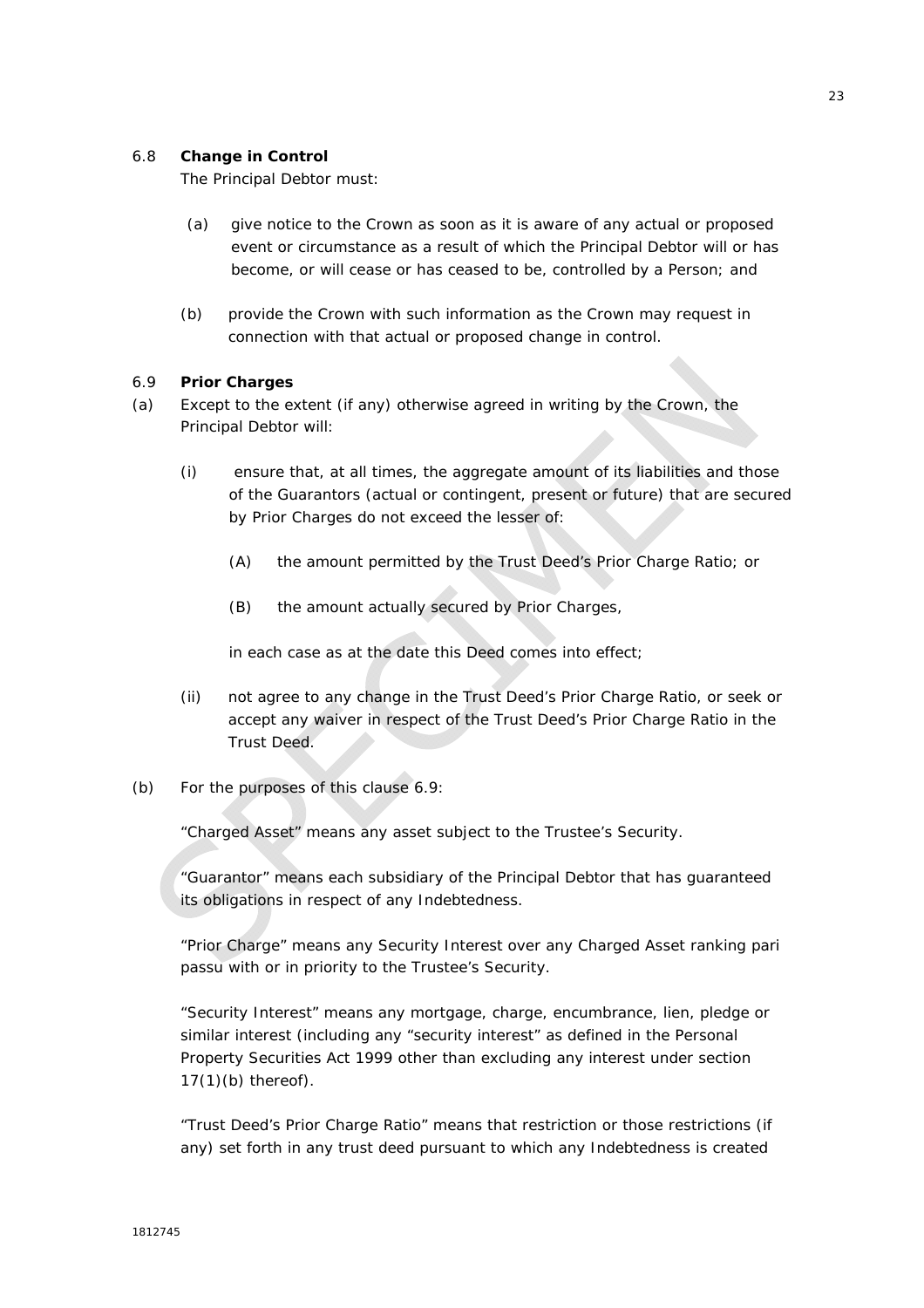and/or issued limiting or restricting Security Interests (other than the Trustee's Security and any other Security Interests ranking behind the Trustee's Security) which may be granted over or in respect of Charged Assets or the amount which may be secured thereby.

"Trustee's Security" means any Security Interest created in favour of the trustee of any Debt Security which constitutes Indebtedness as security for any of the Principal Debtor's obligations in respect of that Debt Security.

#### 6.10 **Directors' undertakings**

The Crown may require the Principal Debtor to ensure that each director of the Principal Debtor provides an undertaking to the Crown, in such form as the Crown requires, to:

- (a) use his or her best endeavours to ensure that the Principal Debtor complies with its obligations under this Deed; and
- (b) notify the Crown immediately he or she becomes aware that the Principal Debtor has not complied with any of its obligations under this Deed.

#### 6.11 **Assistance**

The Principal Debtor shall (at its own cost), during the Guarantee Period and at any times or during any periods thereafter as the Crown may reasonably specify, provide such assistance to the Crown as the Crown may reasonably request for the purposes of or in connection with the administration of or the discharging of its obligations under this Deed – including, without limitation, such assistance as the Crown may require for the purposes of verifying the extent of the Crown's liability (and accordingly the entitlements of Creditors) under this Deed, and taking such actions as the Crown may require for the purposes of making payments under this Deed (including making such payments on behalf of the Crown out of funds provided by the Crown for the purpose).

#### 6.12 **Changes to Debt Security Terms**

As soon as possible after becoming aware of any proposed change to the terms of any Debt Securities and/or any changes to the terms of the trust deed (and/or other documents) under which any Debt Securities are constituted or which otherwise contain the terms and conditions of or relating to any Debt Securities (each a "Variation") which will or may increase the potential liability of the Crown under this Deed in respect of those Debt Securities or which will or may increase the likelihood of a Default Event occurring, other than a Variation the sole effect of which is to permit or effect the issue of additional Debt Securities on the same terms as the existing Debt Securities, the Principal Debtor will notify the Crown of the proposed Variation together with the reasons for it and all other material information relating to it.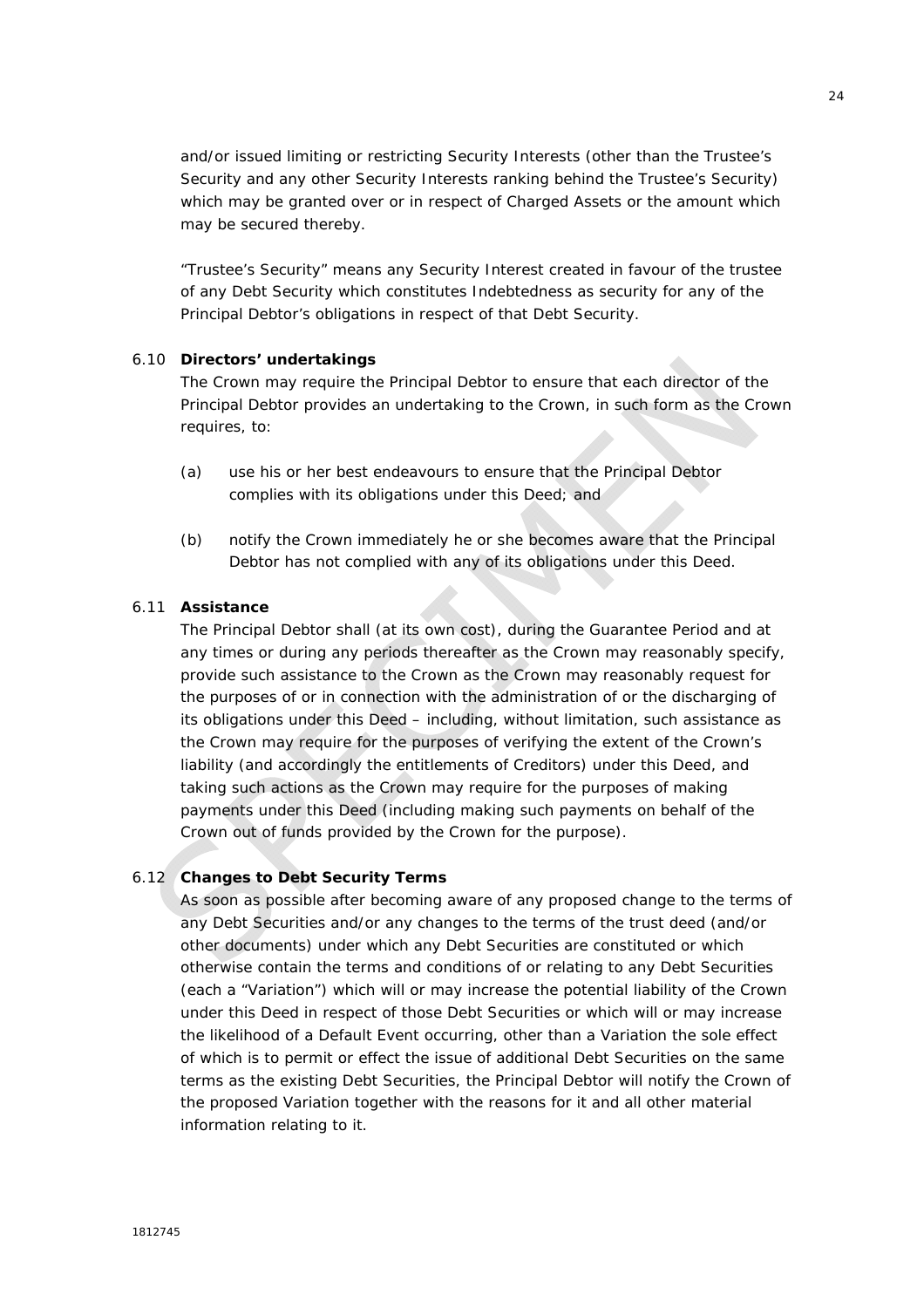# 6.13 **No challenge**

The Principal Debtor undertakes to the Crown that it shall not take any action to challenge or adversely affect any rights or remedies the Crown may at any time have (including by way of subrogation or indemnity, under statute, or otherwise) against the Principal Debtor which arise under or in connection with this Deed (whether as a result of the payment of any amounts by the Crown to Creditors under this Deed or otherwise).

# 6.14 **Crown may notify Principal Debtor of suspected failure to comply**

If the Crown considers that the Principal Debtor has failed to comply with any of its obligations under this clause 6, the Crown may give the Principal Debtor notice (which may be by way of public notice) that:

- (a) it considers that the Principal Debtor has failed to comply with its obligations under this clause 6; and
- (b) the Principal Debtor has 14 days to rectify that failure, for which purpose "rectify" means:
	- (i) complying with its obligations under this clause 6 to the satisfaction of the Crown; or
	- (ii) satisfying the Crown that it has not failed to comply with its obligations under this clause 6.

# 6.15 **Crown may give public notice of withdrawal of guarantee**

If the Principal Debtor fails to so rectify that failure within the 14 day period referred to in clause 6.14(b), the Crown may give public notice that the Crown Guarantee is withdrawn on the date of that notice (or will be withdrawn at such later date as may be specified in that notice).

# 6.16 **Withdrawal of guarantee**

On the day of (or, as the case may be, the date specified in) that notice, the Crown Guarantee is withdrawn in respect of all obligations which arise under any Debt Security issued following the date of withdrawal and such obligations shall not be covered by the Crown Guarantee, and the provisions of clause 10.7 shall apply in respect of all such obligations.

# 7 **ACKNOWLEDGEMENT**

The Parties acknowledge that the offering or entering into of this Deed does not in any respect restrict any regulatory or supervisory action by the Reserve Bank of New Zealand or any action the Crown may take, including but not limited to offering a guarantee to any person whether under the same terms or different.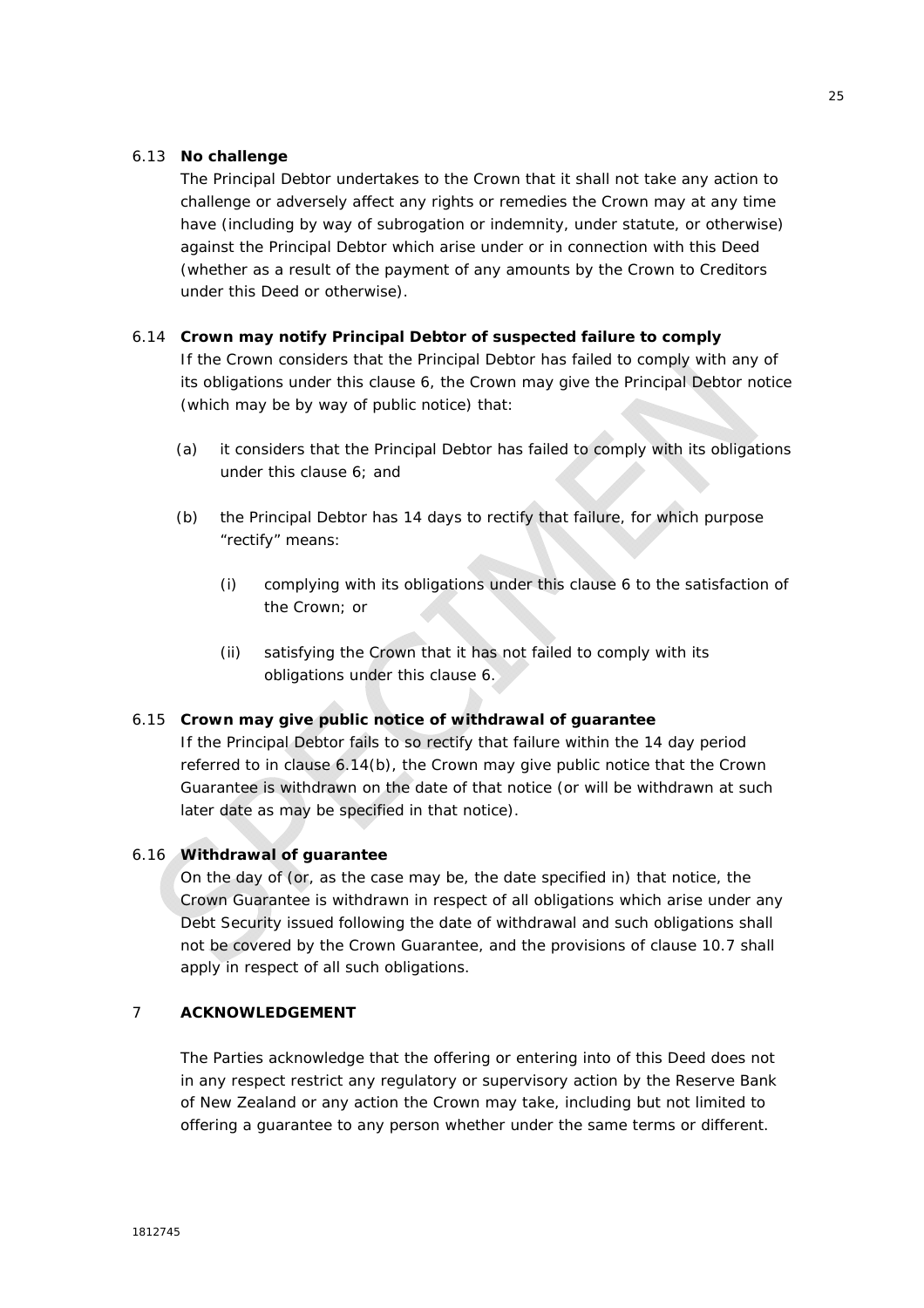#### 8 **NO ASSIGNMENT**

Neither Party may assign or transfer any of its rights under this Deed.

# 9 **GOVERNING LAW AND JURISDICTION**

#### 9.1 **Governing Law**

This Deed is governed by and is to be construed in accordance with New Zealand law.

## 9.2 **New Zealand Courts**

Each of the Parties irrevocably and unconditionally agrees that the Courts of New Zealand shall have non-exclusive jurisdiction to hear and determine each suit, action or proceeding (proceedings) and to settle disputes that may arise out of or in connection with this Deed and for these purposes irrevocably submits to the non-exclusive jurisdiction of those courts.

# 10 **GENERAL**

# 10.1 **Contracts (Privity) Act 1982**

The promises and obligations of the Crown under this Deed are intended to confer a benefit on, and accordingly are enforceable against the Crown under the Contracts (Privity) Act 1982 by, each Creditor, provided that the parties to this Deed may, on request of the Crown, by deed vary or discharge any of the provisions of this Deed, without the consent or agreement of any Creditor.

# 10.2 **Entire Agreement**

This Deed constitutes the entire agreement between the Parties in relation to its subject matter. It replaces all earlier discussions, negotiations and agreements relating to that subject matter, except that any rights of the Crown and obligations of the Principal Debtor arising as a result of any misrepresentation by or on behalf of the Principal Debtor prior to execution of this Deed shall continue.

# 10.3 **Withdrawal as a result of Inappropriate Activity**

If the Crown considers that:

- (a) the business or affairs of the Principal Debtor and/or any of its subsidiaries and/or any other Person who controls, is controlled by or is under common control with the Principal Debtor have been, are being, or are intended or likely to be carried on in a manner which:
	- (i) will or may extend the effective benefit of the Crown Guarantee to Persons who are not intended to receive that benefit; or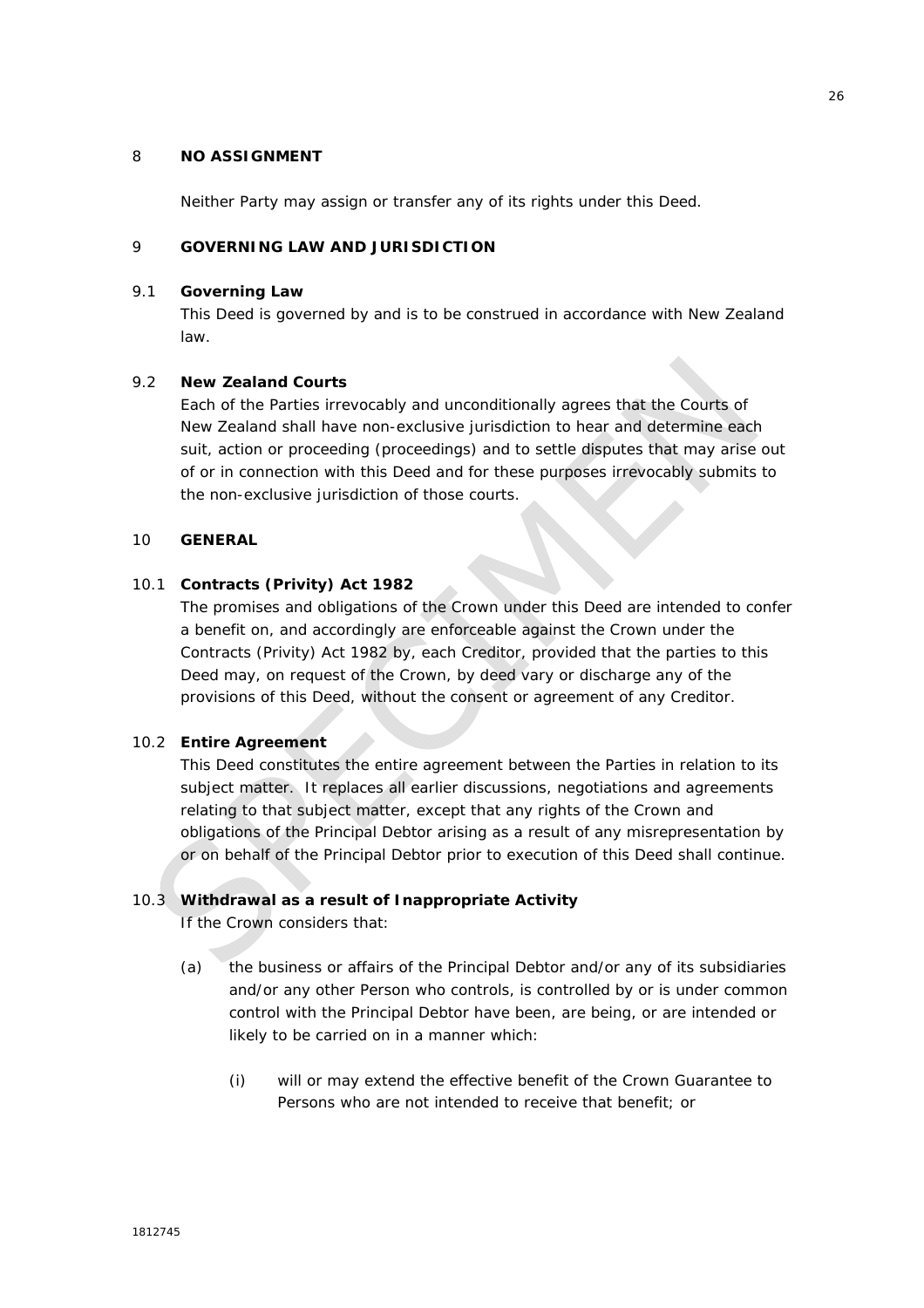- (ii) is or would be otherwise inconsistent with the Crown's intentions in entering into this Deed; or
- (b) the Principal Debtor will, is likely to or has become, or will or is likely to cease or has ceased to be, controlled by a Person, in each case without the Crown's prior written consent,

in each case an "Inappropriate Activity", the Crown may withdraw the Crown Guarantee by written notice to the Principal Debtor.

#### 10.4 **Withdrawal as a result of change in circumstances**

If the Crown considers at any time that:

- (a) there has been a material reduction in the Net Tangible Assets of the Principal Debtor since date of this Deed; and
- (b) the Crown's net liability under the Crown Guarantee (should claims be made thereunder) will or may be materially greater as a result of that reduction,

the Crown may (whether or not it is able to exercise any other right or remedy under this Deed) withdraw the Crown Guarantee by written notice to the Principal Debtor. For the purposes of this clause 10.4, the term "net liability" in relation to the Crown means the Crown's estimate of the difference between:

- (c) the Crown's liability under the Crown Guarantee if claims were made thereunder; and
- (d) the value of the recoveries (if any) that the Crown would receive (as a result of paying those claims) by virtue of its statutory, contractual and other rights of indemnity, contribution and subrogation.

# 10.5 **Withdrawal for other reasons**

If the Crown for any other reason considers it appropriate to do so, it may withdraw the Crown Guarantee by written notice to the Principal Debtor. However, the Crown may not give a notice under this clause 10.5 (and no such purported notice shall be effective) unless the Crown offers, before such notice is given, to enter into a new deed of guarantee with the Principal Debtor, with effect from such notice taking effect, under which:

- (a) the Crown provides a guarantee to substantially all those Persons who, during the period for which the guarantee subsists ("New Deed Period"), would have had the benefit of the Crown Guarantee were it not withdrawn before the end of the New Deed Period; and
- (b) the aggregate maximum liability of the Crown to a Person in respect of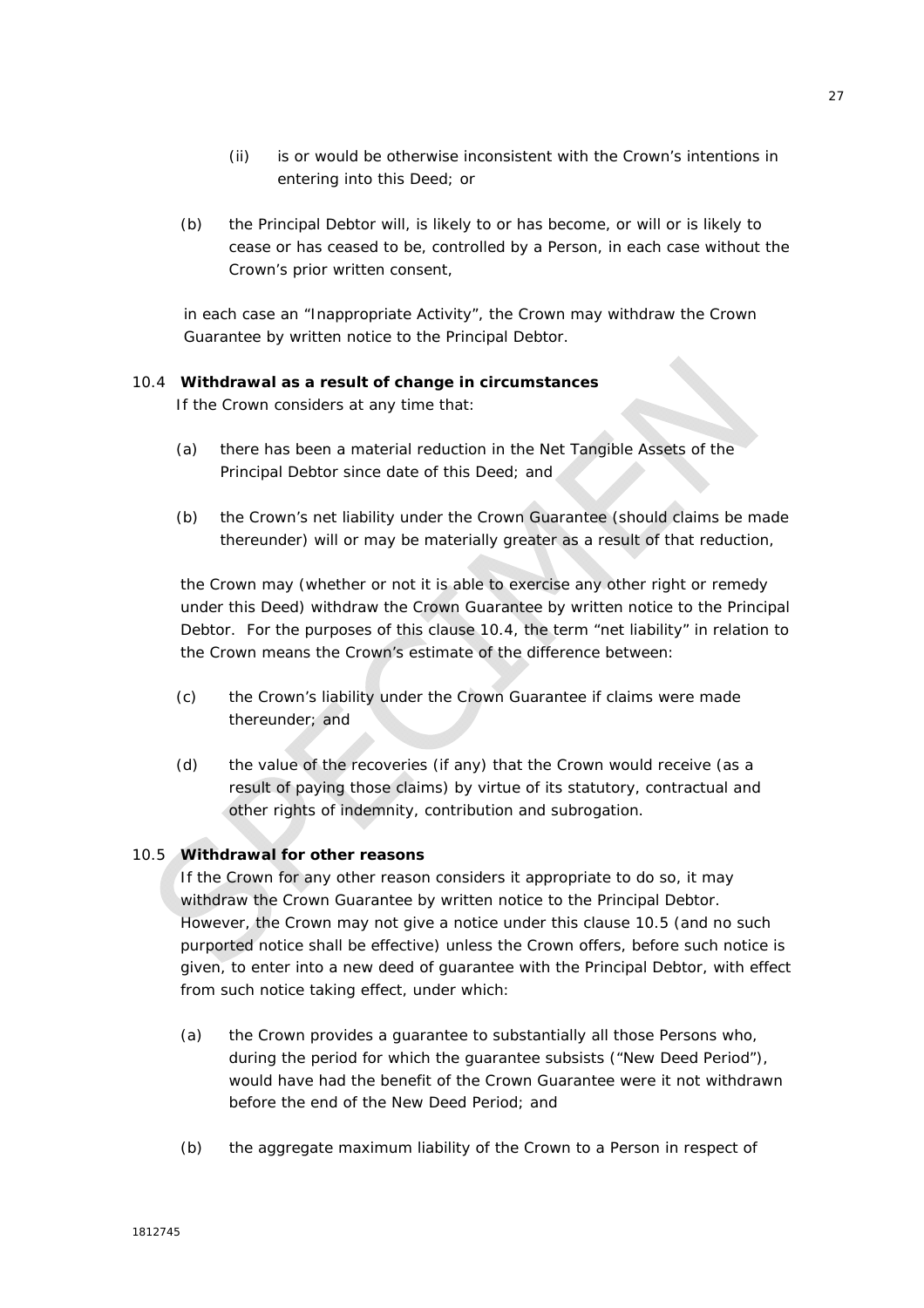that guarantee and the Crown Guarantee is no less than the aggregate maximum liability of the Crown to that Person under clause 2.5 or clause 2.6 (as applicable) of this Deed,

and which is otherwise on such terms and conditions as the Crown (in its sole and unfettered discretion) considers appropriate.

#### 10.6 **Operation and effect of withdrawal**

- (a) Any notice given under clause 10.3, 10.4 or 10.5 may be expressed to take effect immediately on delivery or at any time thereafter, and shall take effect accordingly. On the day of (or, as the case may be, the date specified in) a notice given by the Crown under clause 10.3, 10.4 or 10.5, the Crown Guarantee is withdrawn in respect of all obligations which arise under any Debt Security issued following the date of withdrawal and such obligations shall not be covered by the Crown Guarantee, and the provisions of clause 10.7 shall apply in respect of all such obligations.
- (b) Without limiting clause 10.6(a) or clause 10.7, on the taking effect of a notice given under clause 10.3, the Crown Guarantee will be withdrawn in respect of all obligations of the Principal Debtor under Debt Securities (whether existing at that time or subsequently arising) owed to any Creditor who is concerned in, and has or ought to have knowledge of, any Inappropriate Activity, and no such obligations shall constitute "Indebtedness" (and accordingly no such obligations shall be covered by the Crown Guarantee).

#### 10.7 **Indebtedness incurred or acquired after withdrawal**

An obligation of the Principal Debtor to pay money (whether present or future) to a Creditor under a Debt Security shall not constitute "Indebtedness" (and accordingly shall not be covered by the Crown Guarantee) to the extent that that Debt Security:

(a) is issued after the taking effect of a notice given under clause  $4.4(b)$ , 5.2, 6.15, 10.3, 10.4 or 10.5 ("Effective Time"); or

- (b) is acquired (whether by contract, statute, operation of law or otherwise) by that Creditor after the Effective Time, except:
	- (i) to the extent (if any) otherwise agreed by the Crown in writing (in its sole and unfettered discretion); or
	- (ii) where:
		- (A) that Creditor is a trustee, executor or administrator of a deceased person's will or estate and acquired that Debt Security in that capacity from the deceased person; and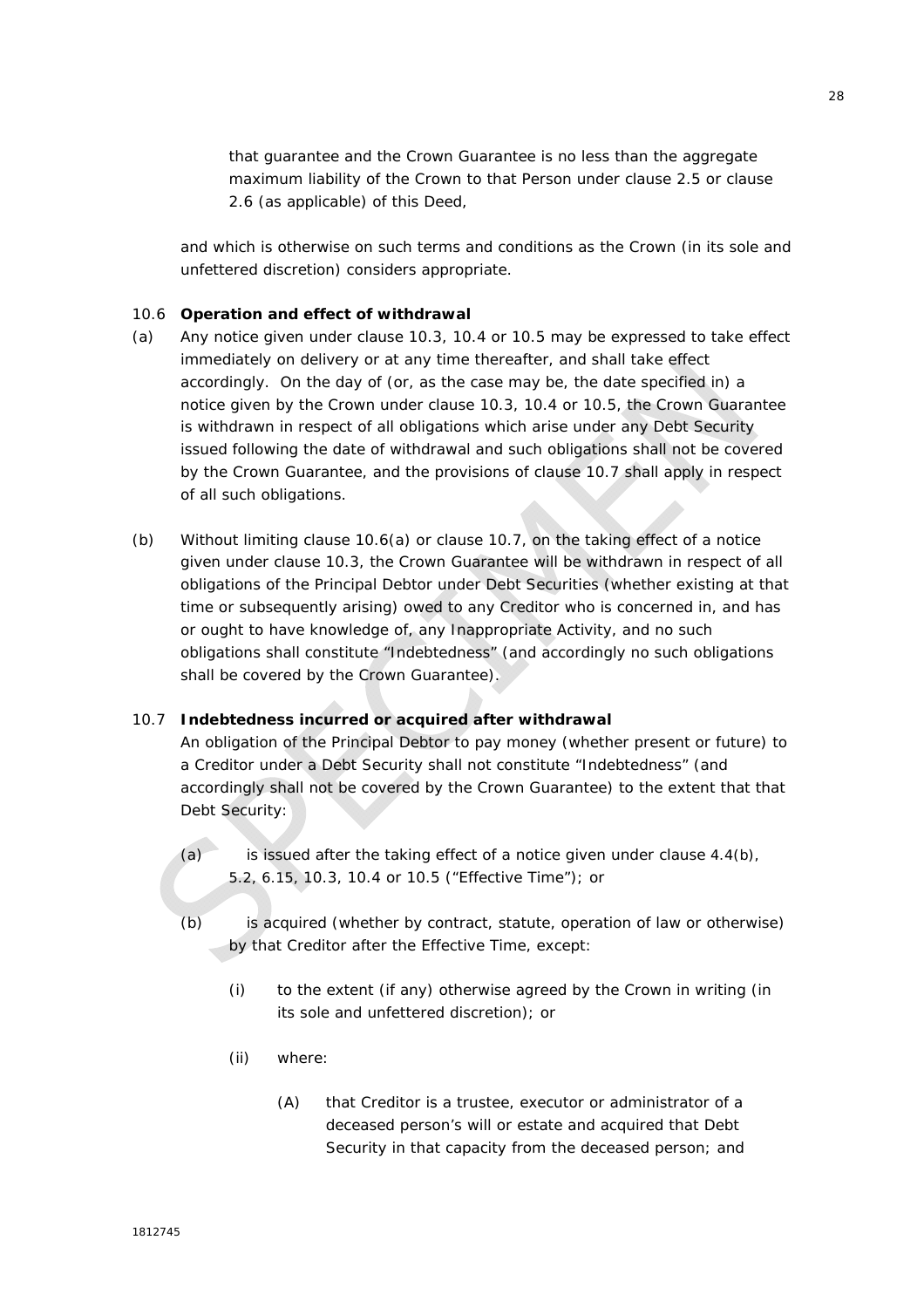(B) that obligation would have constituted "Indebtedness" if that person had not died and had continued to hold that Debt Security.

For the avoidance of doubt clause 10.7(b)(ii) is to be read subject to clauses  $1.3(b)$  and  $1.3(c)$ .

#### 10.8 **Currency amounts**

Any reference in this Deed to an amount shall, to the extent that that amount is not already denominated in New Zealand Dollars, mean the amount determined by the Crown to be the New Zealand Dollar equivalent of that amount as at the time relevant to its calculation or determination.

# 10.9 **Public Notice**

A certificate from the Crown (i) to the effect that it is satisfied that it has given public notice for the purposes of this Deed and (ii) as to the date on which that public notice was given shall, in the absence of manifest error, be conclusive evidence of that public notice and that date.

# 10.10 **Other guarantor/s**

- (a) If any Indebtedness is or becomes the subject of any guarantee, indemnity or other arrangement under which it is effectively guaranteed, or the relevant Creditor is effectively indemnified in respect of any non-payment of that Indebtedness by, any other person ("Other Guarantee"), whether or not that Other Guarantee extends to all Indebtedness owed to the relevant Creditor:
	- (i) the Principal Debtor must notify the Crown of the material particulars of that Other Guarantee and use all reasonable endeavours to ensure that Creditors who have the benefit of that Other Guarantee claim under it before claiming against the Crown under the Crown Guarantee and/or that the Crown has the benefit of that Other Guarantee in respect of any amounts paid to relevant Creditors under the Crown Guarantee; and
	- (ii) notwithstanding any other provision of this Deed, except to the extent (if any) otherwise agreed by the Crown in its absolute and unfettered discretion, the Crown shall not be obliged to make any payment under this Deed in respect of any Indebtedness to any Creditor who has the benefit of, and is entitled to claim under, that Other Guarantee in respect of that Indebtedness except to the extent that that Creditor has made a claim under that Other Guarantee in respect of that Indebtedness and has not, within 14 days of the date of that claim, received payment in respect of that Indebtedness under that Other Guarantee.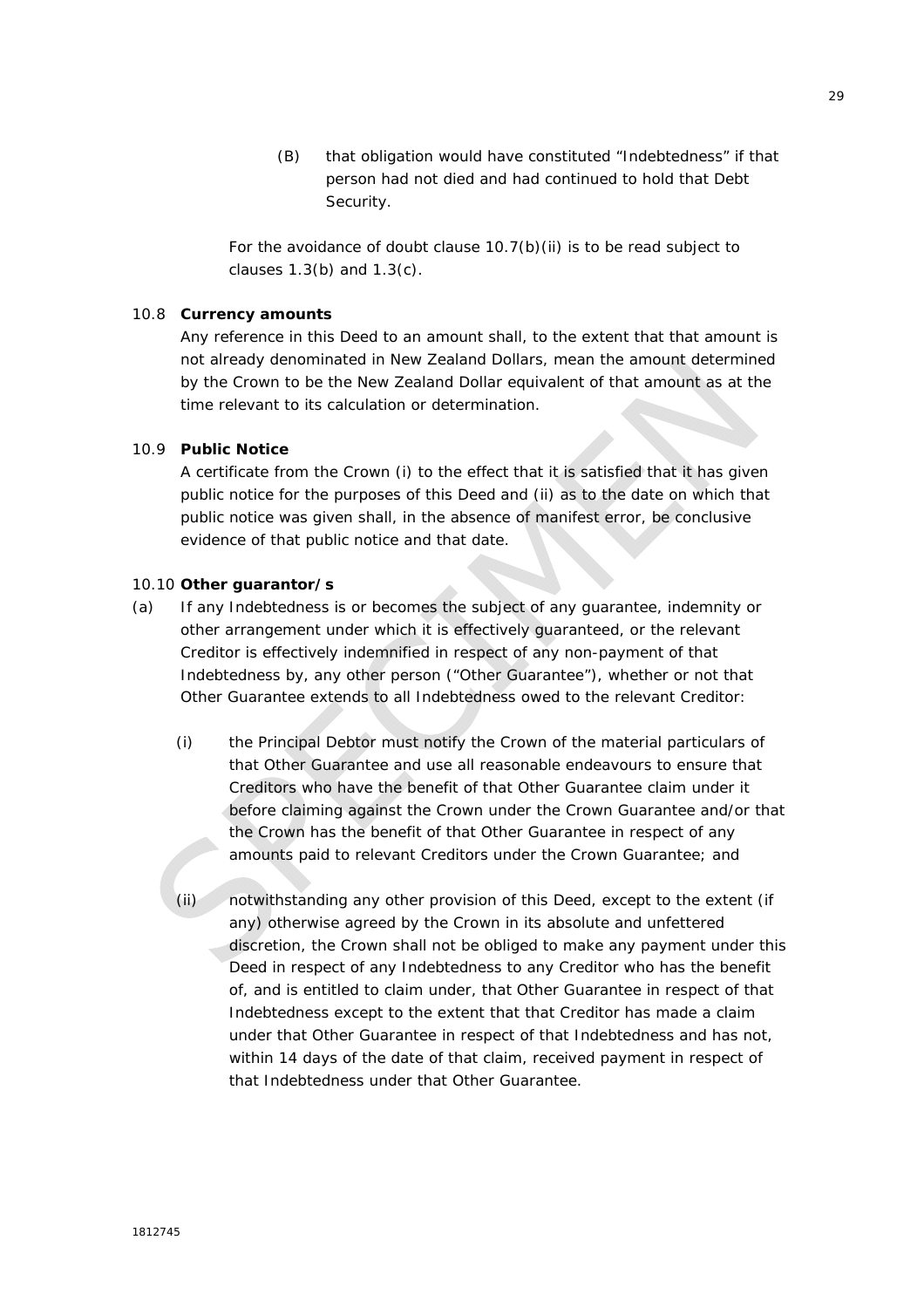#### 10.11 **Warranty**

The Principal Debtor represents and warrants to the Crown that it is duly authorised to execute and deliver this Deed, and that upon execution of this Deed by it and the Crown it will constitute the legal, valid and binding obligations of the Principal Debtor enforceable against the Principal Debtor in accordance with its terms.

# 10.12 **Subrogation**

Without prejudice to any rights the Crown may at any time have against or in respect of the Principal Debtor (including by way of subrogation or indemnity, under statute, or otherwise), the Principal Debtor irrevocably acknowledges and agrees that any money paid by the Crown to a Creditor under this Deed shall, immediately upon such payment, constitute a debt due from the Principal Debtor to the Crown, which debt shall be payable by the Principal Debtor to the Crown over any period of time and on any terms and conditions that the Crown (in its sole and unfettered discretion) considers appropriate.

## 10.13 **Counterparts**

This Deed may be executed in any number of counterparts. Once a party has executed a counterpart, and the other party has received a copy of the signed counterpart, that counterpart shall be deemed to be as valid and binding on the party executing it as if it had been executed by both parties.

#### 10.14 **Waiver**

- (a) A waiver of any provision of this Deed shall not be effective unless given in writing, and then it shall be effective only to the extent that it is expressly stated to be given.
- (b) A failure, delay or indulgence by any party in exercising any power or right shall not operate as a waiver of that power or right. A single exercise or partial exercise of any power or right shall not preclude further exercises of that power or right or the exercise of any other power or right.

#### 10.15 **Severability**

If any part of this Deed is held by any court or administrative body of competent jurisdiction to be illegal, void or unenforceable, such determination shall not impair the enforceability of the remaining parts of this Deed, but the Principal Debtor and the Crown shall, if requested by either of them, negotiate in good faith in an endeavour to agree on such alternative provisions and/or amendments as shall achieve as nearly as possible the original intent of this Deed (including the severed part).